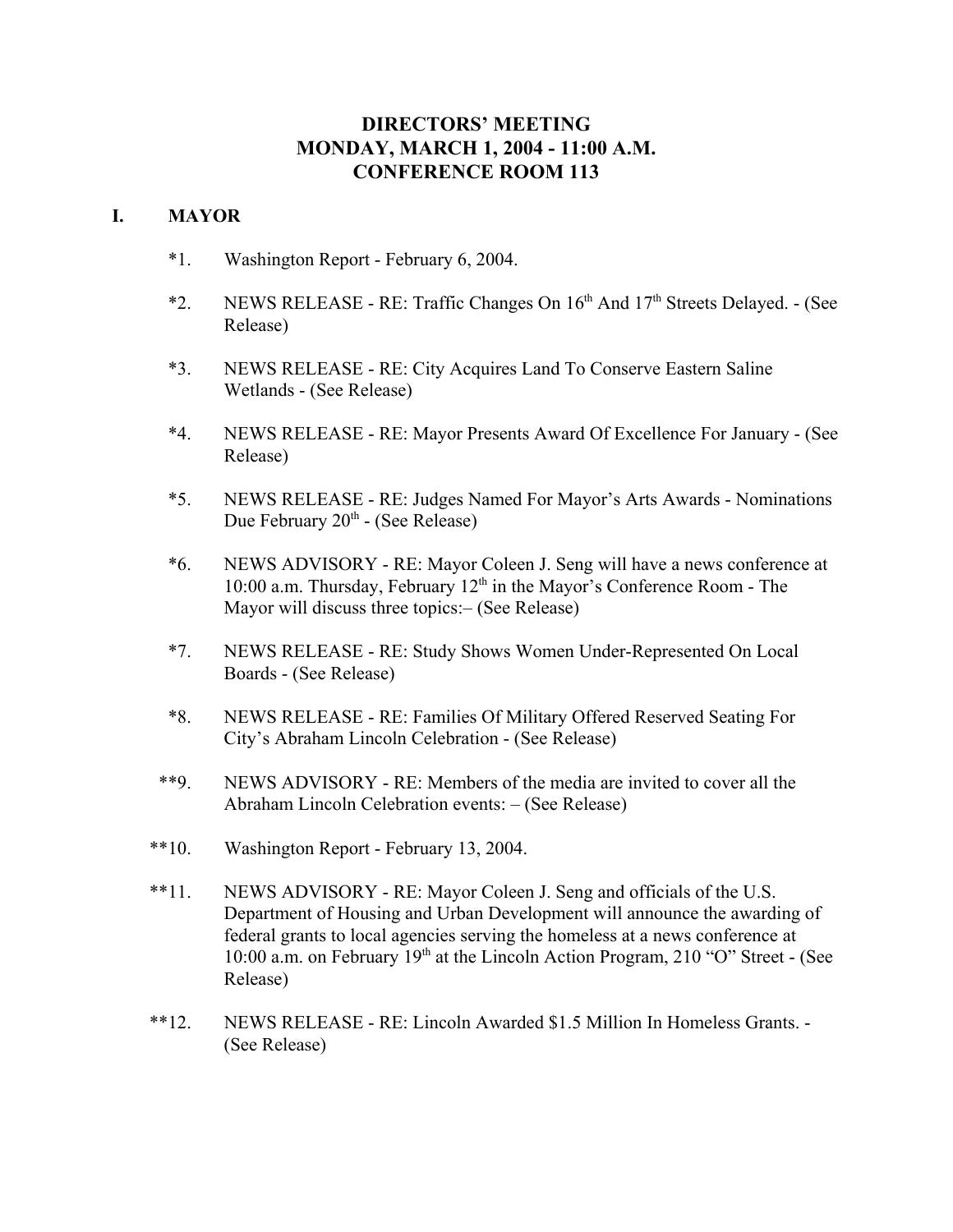- 13. NEWS RELEASE RE: Town Hall And CIP Open House Rescheduled For March  $1<sup>st</sup>$  - (Council received copies of this release on  $2/23/04$ )(Copy of this release on file in the City Council Office)
- 14. NEWS RELEASE RE: "Live And Learn" Welcomes New Host, Plans Live Call-In Show - (Council received copies of this release on 2/23/04)(Copy of this release on file in the City Council Office)
- 15. NEWS RELEASE RE: Traffic Detour Changes On 16<sup>th</sup> and 17<sup>th</sup> Streets Begin Thursday. - (See Release)
- 16. NEWS RELEASE RE: PARAGRAPH TWO ADDED FEBRUARY 25, 2004 Traffic Detour Changes On 16<sup>th</sup> And 17<sup>th</sup> Streets Begin Thursday - (See Release)

# **II. CITY CLERK**

- \*\*1. E-Mail from Rick Onnen, Engineering Design Consultants to City Clerk Joan Ross - brought into City Council Office by City Clerk Joan Ross - RE: Street Vacation #03019 - Item #20, 04-25. – (See E-Mail)
	- 2. Letter from Danay Kalkowski, For the Firm, Seacrest & Kalkowski, P.C. to City Clerk Joan Ross - brought into City Council Office by City Clerk Joan Ross - RE: Item #26 - Impact Fee Notice of Appeal - (See Material)

## **III. CORRESPONDENCE**

## **A. COUNCIL REQUESTS**

## **TERRY WERNER**

- 1. OUTSTANDING Request to **Law Department** RE: What can 9-11's role be in providing victims information as to where an AED might be located and how to use it? (RFI#114 - 10/17/03)
- 2. OUTSTANDING Request to **Jack Moors, City Lobbyist** RE: Support a requirement to have vendors of AEDs included in the registry (RFI#115 - 10/17/03)
- 3. RFI #123 Request to **Chief Spadt of the Fire Department** Questions RE: IAFF Staffing Rules For Safe Operation of Fire Engines (RFI #123 - Sent 02/03/04)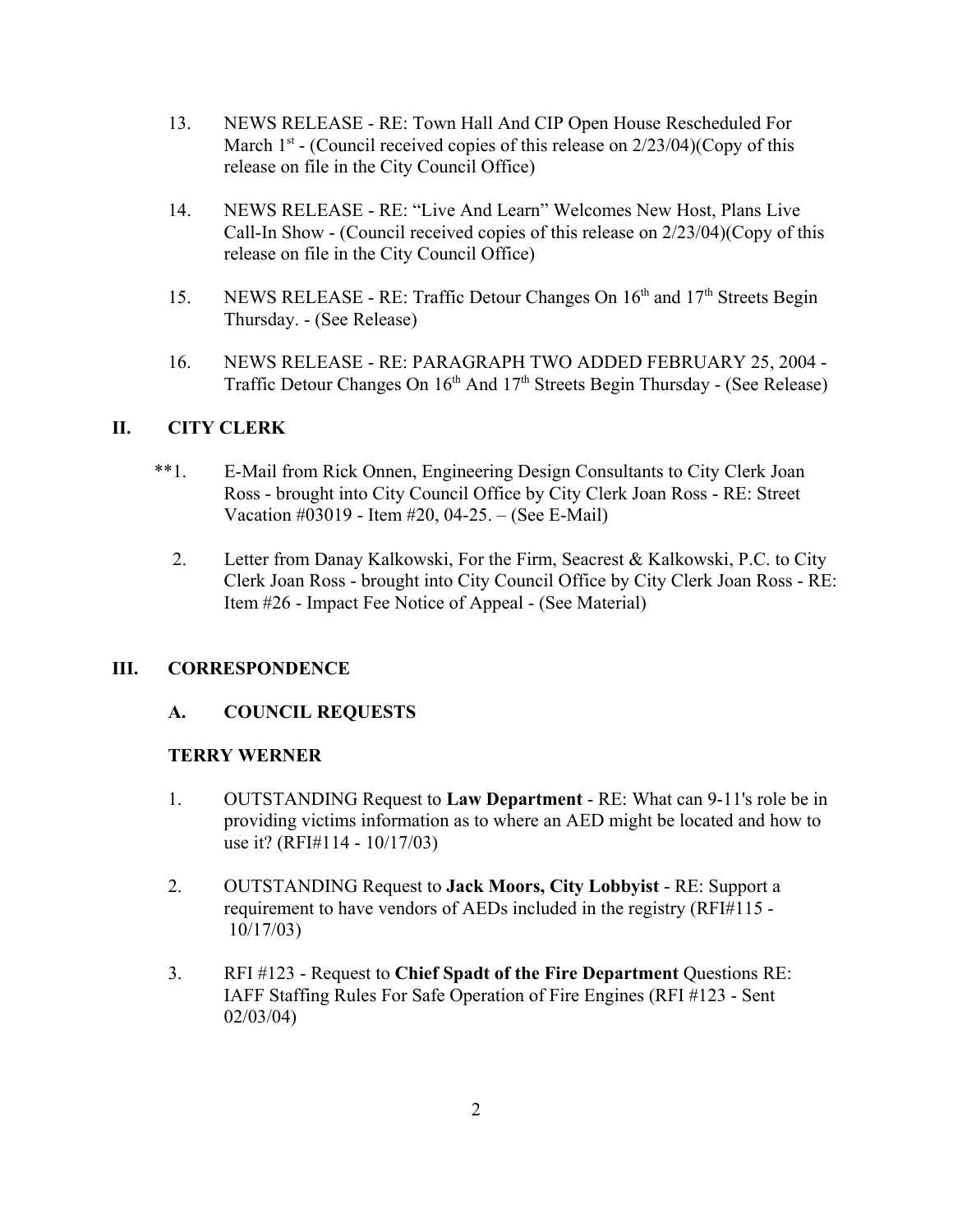- 4. Request to Darl Naumann, Mayor's Office RE: Economic Development for Small Business (RFI#124 - 02/10/04)
- 5. Request to Joel Pedersen, City Law Department RE: Insurance for Small Businesses (RFI#125 - 02/10/04)

## **ANNETTE McROY**

1. Request to Roger Tederman, Public Works & Utilities Department - RE: The water problem they have in the drive on  $25<sup>th</sup>$  Street entering the Tam O'Shanter (RFI#146 - 2/18/04)

# **JON CAMP**

- 1. Letter to Jon Camp, Chair from Joseph R. Hampton, Hampton Enterprises RE: The Proposed Living Wage Ordinance - (Council received copies of this letter on 2/23/04)(Copy of this letter on file in the City Council Office)
- 2. Response E-Mail from Jon Camp to Meredith Campbell RE: The snow removal figures that were quoted last night - (See E-Mail)
- 3. Response E-Mail from Jon Camp to Kent T. RE: Living Wage (See E-Mail)

# **B. DIRECTORS AND DEPARTMENT HEADS**

## **EMERGENCY MANAGEMENT**

\*1. Material from Doug Ahlberg - RE: Homeland Security Funding 2004 - (See Material)

## **FINANCE DEPARTMENT/CITY TREASURER**

- **\*\***1. Material from Don Herz, Finance Director & Melinda J. Jones, City Treasurer RE: Resolution & Finance Department Treasurer of Lincoln, Nebraska - Investments Purchased February 9, 2004 thru February 13, 2004.
	- 2. Material from Don Herz, Finance Director & Melinda J. Jones, City Treasurer RE: Resolution & Finance Department Treasurer of Lincoln, Nebraska - Investments Purchased February 17, 2004 thru February 20, 2004.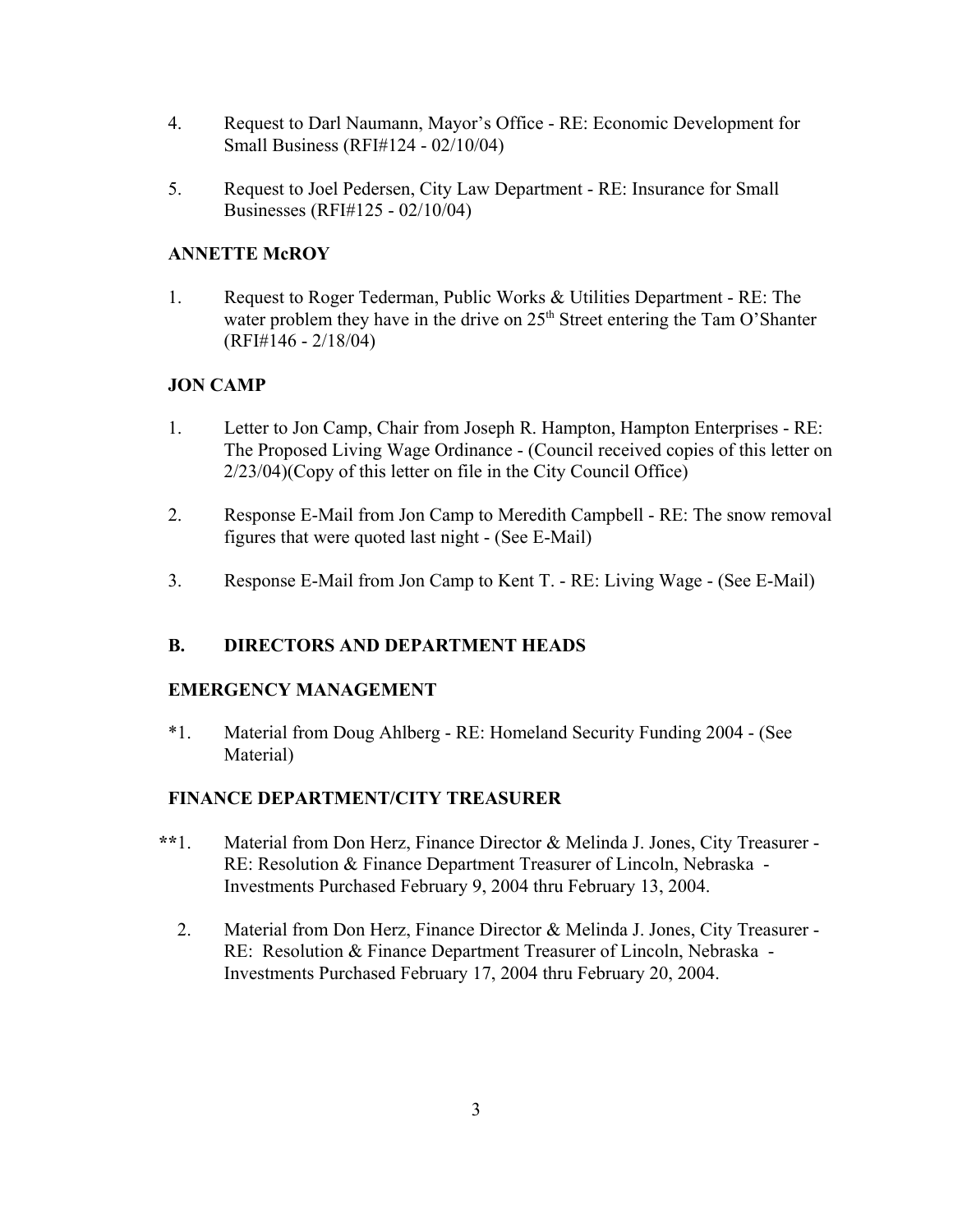#### **HEALTH DEPARTMENT**

 **\*\***1. NEWS RELEASE - RE: Love Your Heart - February Is Heart Month. - (See Release)

## **PARKS & RECREATION DEPARTMENT**

\*1. Community Forestry Advisory Board - 2003 Annual Report - Prepared by Community Forestry Advisory Board Members & Steve Schwab, City Arborist.- (Copy of this Report on file in the City Council Office)

## **PERSONNEL DEPARTMENT**

1. InterDepartment Communication Memo from Don Taute - RE: Police & Fire Pension Investment Board Ordinance Revisions - (See Memo)

## **PLANNING**

- \*\*1. Letter from Becky Horner to JD Burt, Design Associates RE: Northview 6<sup>th</sup> Addition Administrative Final Plat #02080. (See Letter)
- \*\*2. Report RE: City of Lincoln, Nebraska Zoning  $11<sup>th</sup> \& ^\circ$  "O" Street, 1908 Title 27 Lincoln Municipal Code - Amended to December, 2003. – (Council copies placed in their Thursday packets on 2/19/04)
- \*\*3. Letter from Royce A. Mueller, President, Country Meadows Home Owners Association to Marvin Krout - RE: Comprehensive Plan Amendment No. 04010 - (See Letter)
	- 4. Planning Department Newsletter Issue #7 February 2004.
	- 5. Letter from Tom Cajka to Ken Rosburg RE: Bethany Heights 2<sup>nd</sup> Addition Final Plat #03076. – (See Letter)
	- 6. Letter from Tom Cajka to Richard P. Onnen, Engineering Design Consultants RE: Old Mill Village  $1<sup>st</sup>$  Addition Final Plat #03051. – (See Letter)
	- 7. Memo & Material from Mike DeKalb RE: Build-Through draft regs and Design Standards - (See Material)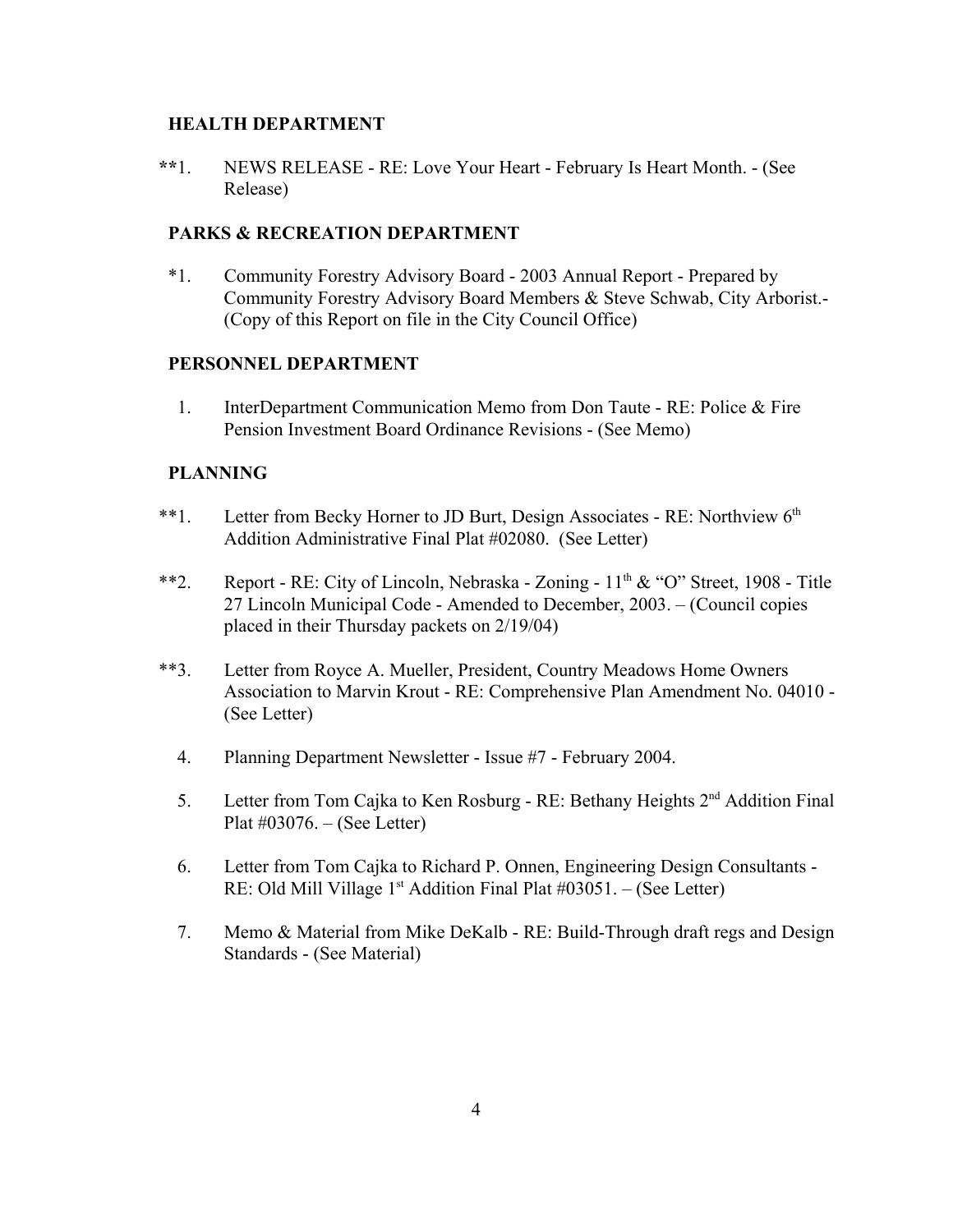#### **PLANNING COMMISSION FINAL ACTION . . . . .**

- \*1. Waiver No. 04001 (Reduction in lot depth Bethany Heights 2nd Addition N.  $63^{\text{rd}}$  & Colby Streets) Resolution No. PC-00846.
- \*\*2. Waiver No. 04002 (Dedication of street West of S. 6<sup>th</sup> Street and Calvert Street) Resolution No. PC-00847.

#### **PUBLIC WORKS & UTILITIES DEPARTMENT**

- \*1. Letter from Allan Abbott to Richard Meginnis, NAI FMA Realty RE: Article in February Strictly Business - (See Letter)
- \*2. Memo & Material from Margaret Remmenga RE: Lincoln Water and Wastewater Systems - Fiscal Year 2002-2003 Audit - (Copy of the Audit Reports on file in the City Council Office)
- \*\*3. Memo & Material from Steve Masters RE: Lancaster County Extension Biosolids Land Applications Program - (See Material)
- \*\*4. Public Works & Utilities ADVISORY RE: Water Main Replacement Project 700255 -Madison;  $59<sup>th</sup> - 61<sup>st</sup> - 61<sup>st</sup>$ ; Madison - Baldwin - (See Advisory)
- \*\*5. Response Letter from Allan Abbott to Jan & Bill Norris RE: Your concerns about future traffic patterns in your area, associated with the Pine Lake Road widening project,  $40^{th}$  to  $56^{th}$  . - (See Letter)
	- 6. Memo & Report from Allan Abbott RE: Appeal by Seacrest & Kalkowski on behalf of Kelvin Korver, Andermatt L.L.C. and Eiger Corp. - (Copy of the Report on file in the City Council Office) (See attached Memo-Copy of full Report not included - will be on file in the City Council Office)

## **PURCHASING DIVISION/FINANCE DEPARTMENT**

1. RELEASE from Vince M. Mejer, Purchasing Agent - RE: New Vendor Contract For OffSet And Quick Copy Services - Contract Period: March 1, 2004 to February 28, 2005 with annual renewals for three additional one-year periods - (See Release)

#### **STARTRAN**

\*1. Memo from Larry Worth - RE: Summary of StarTran Town Hall Meeting, 1/24/04. - (See Memo)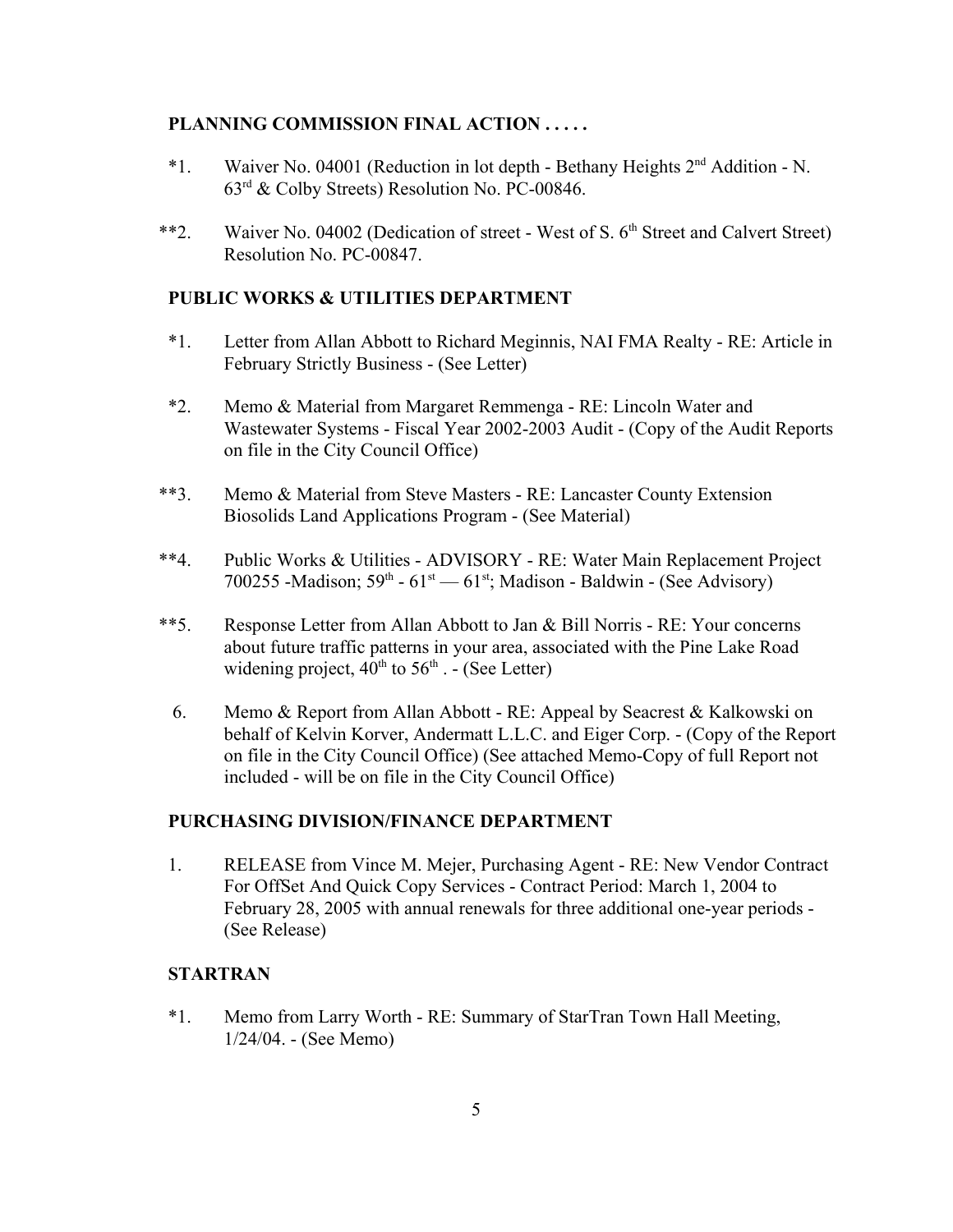## **C. MISCELLANEOUS**

- \*1. E-Mail from Joseph W. Cherner RE: Talbot County (MD) Votes 4-1 for Smokefree Workplace Law - (See E-Mail)
- \*2. E-Mail from Mr. Wolf RE: Terry Werner's living wage (See E-Mail)
- \*3. Letter from Polly McMullen, Downtown Lincoln Association RE: Writing to express their appreciation for the excellent snow removal coverage in the downtown area following the recent heavy snowstorms. - (See Letter)
- \*4. E-Mail from Jeremy Emerson, Senior Architecture Student-UNL RE: Livable Wage Proposal - (See E-Mail)
- \*\*5. 1 Format Note Card RE: In Support of the Smoke Free Workplace Ordinance (See Note Card)
- \*\*6. E-Mail from Steve Ketelhut RE: Lincoln continues to waste millions on an antiquated parks system - (See E-Mail)
- \*\*7. E-Mail from Ronald Case RE: Strongly encourage all Council Members to support Councilman Werner's "Living Wage" ordinance - (See E-Mail)
- \*\*8. Letter from Kenneth W. Sherwood, for the owners RE: City of Lincoln Right of Way Acquisitions - (See Letter)
- \*\*9. E-Mail from Joseph W. Cherner RE: Election Board Approves Washington DC Ballot Initiative - (See E-Mail)
- \*\*10. Letter & pamphlet from Maggie McPherson, Wal-Mart 1943, Community Involvement Coordinator - RE: Wal-Mart Good! Works! Program – (See Material)
	- 11. E-Mail from Jo Bunstock, Assistant Athletic Director, Senior Women's Administrator, Nebraska Wesleyan University - RE: It has come to her attention that the non-emergency transport portion of the ambulance service previously handled by the Lincoln Fire Department has been turned over to an independent ambulance contractor - (See E-Mail)
	- 12. E-Mail from Joseph W. Cherner RE: Minnesota Introduces Smoke-free Workplace Legislation - (See E-Mail)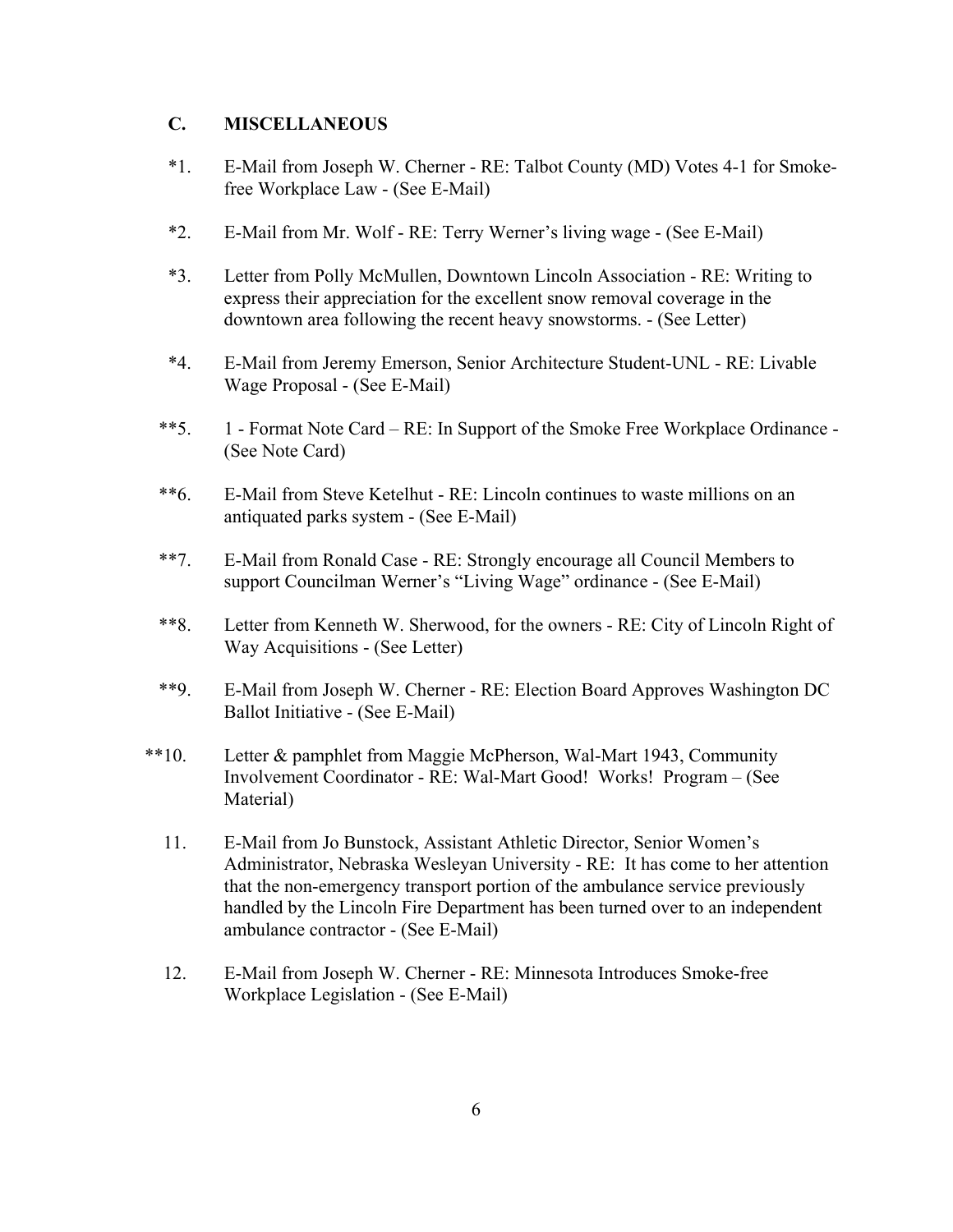- 13. Letter from Polly McMullen, DLA RE: Request for continuance of Public Hearing on Living Wage Ordinance - (Council received copies of this letter on 2/23/04)(Copy of this Letter on file in the City Council Office)
- 14. E-Mail from Dave Brady RE: Truly amazed at the lengths you people will go to avoid actually taking care of this City - (See E-Mail)
- 15. E-Mail from Alene Swinehart, Issues Chair, Irvingdale Neighborhood Association - RE: Liquor licenses - (See E-Mail)
- 16. E-Mail from Tim K. Johnson RE: The Living Wage Ordinance (See E-Mail)
- 17. E-Mail from Edward Patterson RE: My Support for Change of Zone #04003 (See E-Mail)
- 18. E-Mail from William Carver RE: Change of Zone #04003 (See E-Mail)
- 19. E-Mail from Peggy Struwe, Hawley Area Neighborhood Association RE: Design Standards - (See E-Mail)
- 20. E-Mail from Bob Valentine RE: Killing Taxes Are Destroying Our Living Wages - (See E-Mail)
- 21. Letter from Michelle Waite, DLA Chair & Polly McMullen, DLA President RE: Thank you for extending the public hearing on the Living Wage Ordinance to allow businesses and organizations such as the Downtown Lincoln Association (DLA) the opportunity to study and provide input to you on the proposed legislation - (See Letter)
- 22. Letter from Jennifer Brinkman, President, East Campus Community Organization - RE: On behalf of the ECCO Board of Directors writing to express our support for Change of Zone #04003 - (See Letter)
- 23. Letter from Dr. Donald Fricke RE: Writing to you with extreme sadness for the families of the two young people who lost their lives on Pioneers Blvd. On December  $27<sup>th</sup>$  - (See Letter)
- 24. E-Mail from Sharon R. Nemeth RE: Council salary (See E-Mail)
- 25. E-Mail from Barbara Francis RE: Change of Zone #04003 (See E-Mail)
- 26. E-Mail from Blake & Laura Edwards, Near South Neighborhood Residents RE: Support Change of Zone #04003 - (See E-Mail)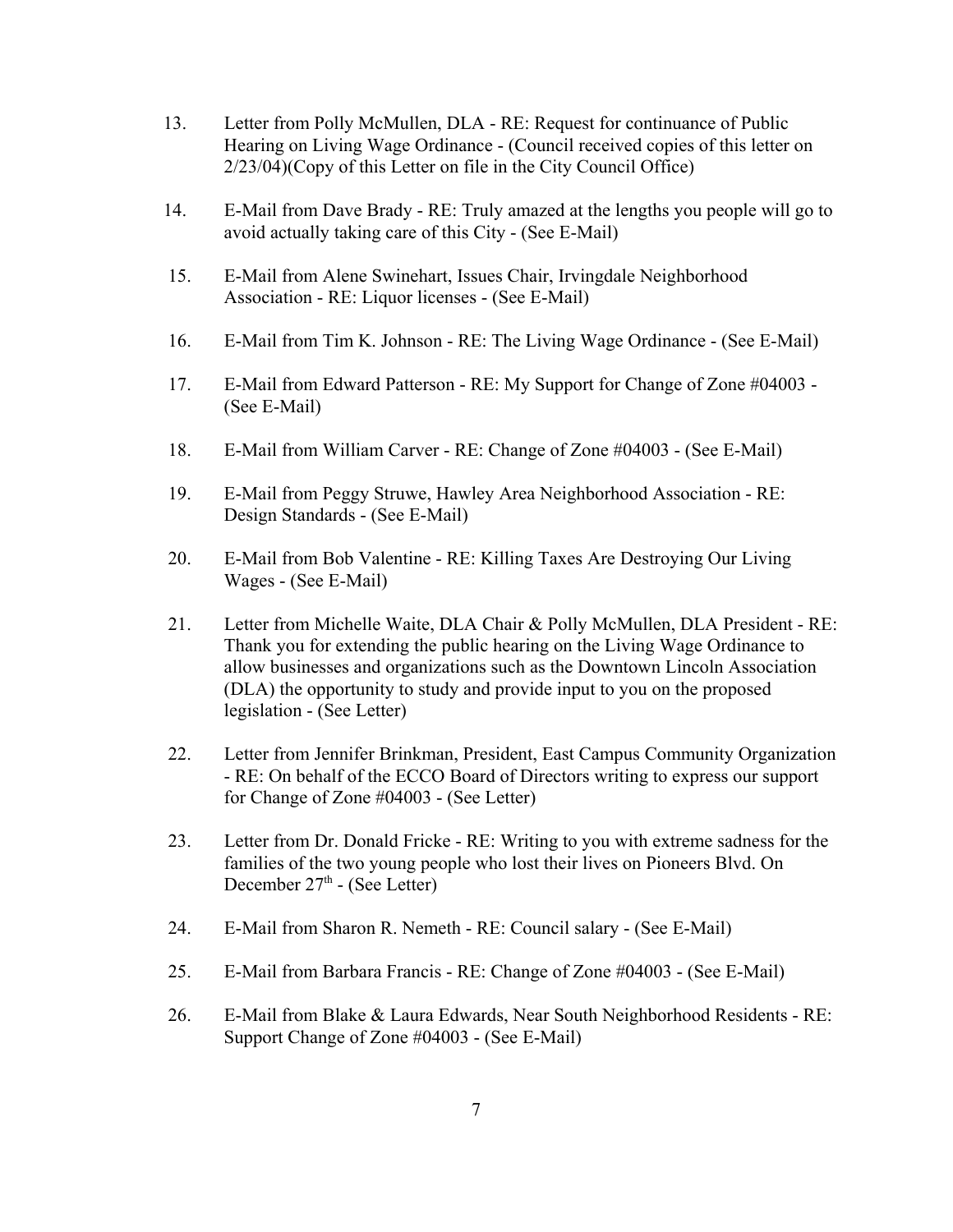- 27. E-Mail from John & Cheryl Stransky RE: Opposed ZKZ, Inc. Liquor License Application - City Council - March 1, 2004. - (See E-Mail)
- 28. E-Mail from Scott & Christie Bailey and Family, Residents of Yankee Hill Neighborhood - RE: Opposed - ZKZ Liquor Application - (See E-Mail)

## **IV. DIRECTORS**

## **V. CITY COUNCIL MEMBERS**

## **VI. ADJOURNMENT**

# **\*HELD OVER FROM FEBRUARY 16, 2004. \*\*HELD OVER FROM FEBRUARY 23, 2004.**

da030104/tjg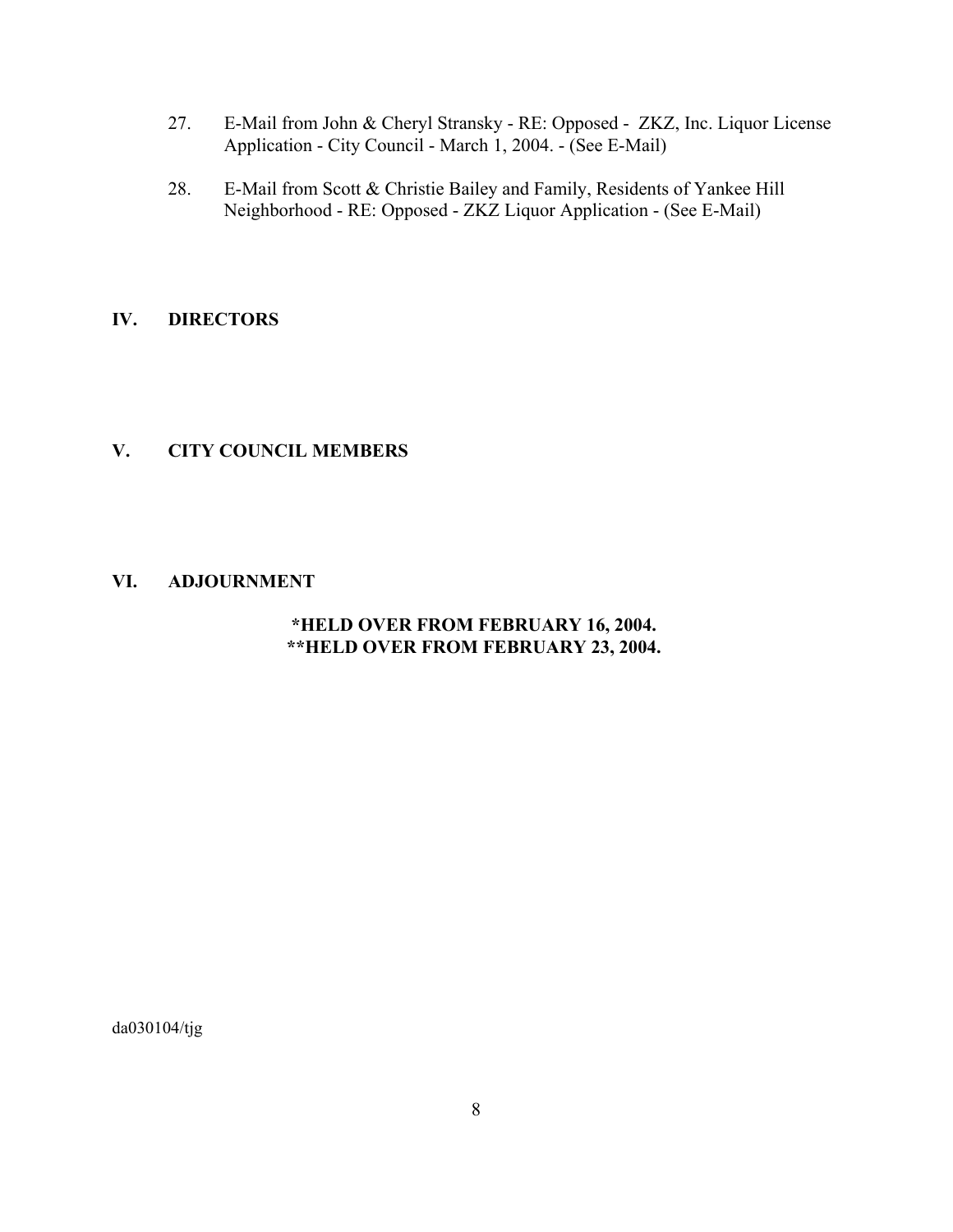## **DIRECTORS' MEETING MINUTES MONDAY, MARCH 1, 2004 CONFERENCE ROOM 113**

**Council Members Present:** Jon Camp, Chair; Terry Werner, Vice-Chair (arrived late); Jonathan Cook, Ken Svoboda, Patte Newman, Glenn Friendt, Annette McRoy.

**Others Present:** Mayor Coleen Seng, Mark Bowen, Ann Harrell, Lin Quenzer, Darl Naumann, Mayor's Office; City Clerk Joan Ross and Deputy City Clerk Teresa Meier-Brock; Dana Roper, City Attorney; Directors and Department Heads; Darrell Podany, Aide to Council Members Camp, Friendt, & Svoboda and Tammy Grammer, City Council Staff.

## **I. MAYOR**

Mayor Coleen Seng said first of all, she wants to compliment the City Council, all of whom were at the Common Meeting this morning with only two County Board members there, she was really impressed. She reminded everybody of the Town Hall Meeting tonight. She said they were particularly interested to get input from folks about the CIP. Mayor Seng mentioned an Impact Fee waiver has been withdrawn.

Mayor Seng stated today is the States Birthday and Wednesday is Ken's [Svoboda].

Mayor Seng reported that the Streamlining effort is making its way through the process.

Mayor Seng stated that a County Board member asked why she wasn't at the Prayer Breakfast on Friday morning and somebody said 'well' that's because she was meeting with this big insurance company trying to bring jobs to the City. Mayor Seng said that she wanted them to know that she really was doing something important Friday morning. She commented interesting enough one of the people that was there from this particular company had been Mayor from another community, so that was kind of nice for them to talk.

- \*1. Washington Report February 6, 2004. NO COMMENTS
- \*2. NEWS RELEASE RE: Traffic Changes On  $16<sup>th</sup>$  And  $17<sup>th</sup>$  Streets Delayed. NO COMMENTS
- \*3. NEWS RELEASE RE: City Acquires Land To Conserve Eastern Saline Wetlands. — NO COMMENTS
- \*4. NEWS RELEASE RE: Mayor Presents Award Of Excellence For January. NO COMMENTS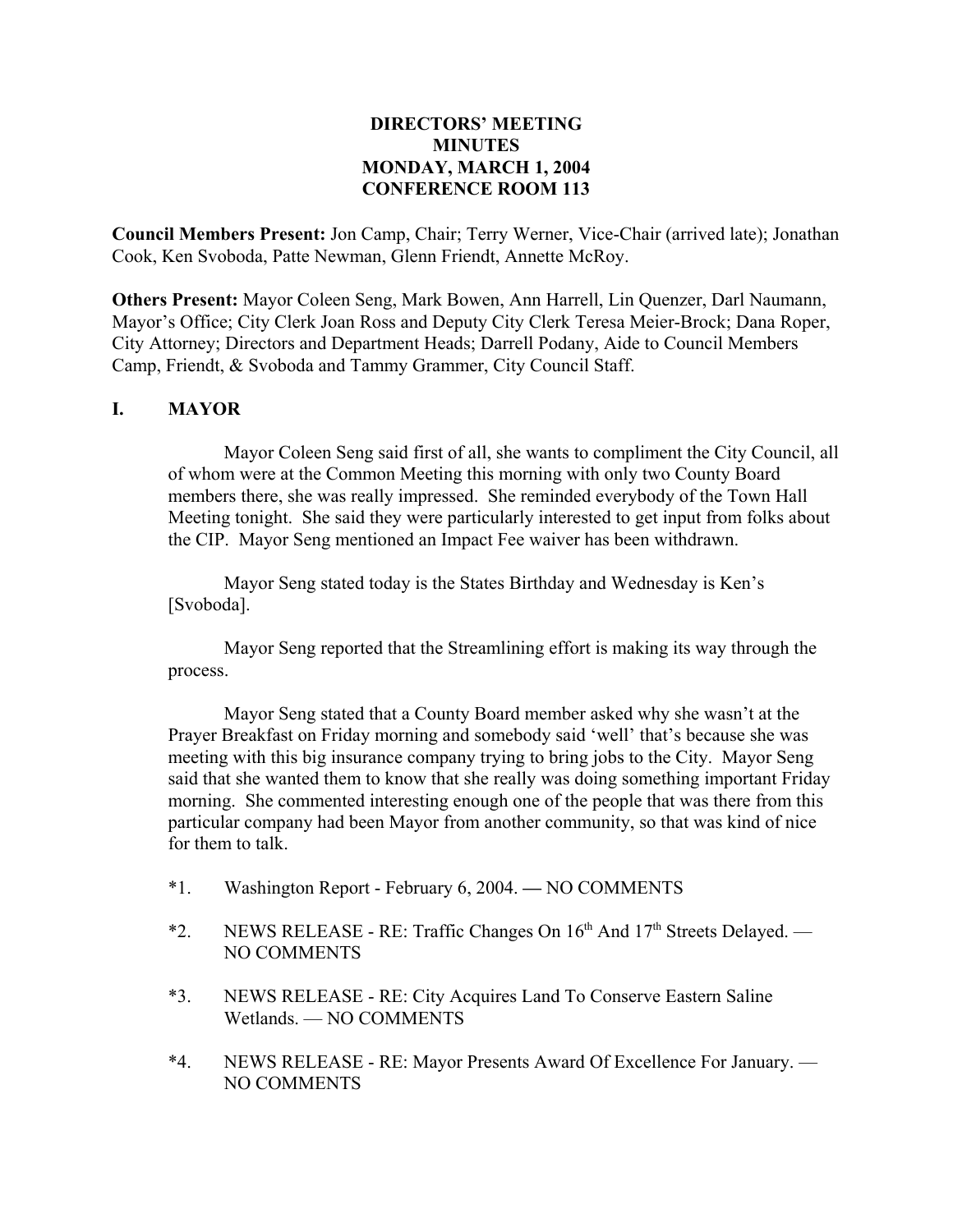- \*5. NEWS RELEASE RE: Judges Named For Mayor's Arts Awards Nominations Due February  $20^{th}$  . — NO COMMENTS
- \*6. NEWS ADVISORY RE: Mayor Coleen J. Seng will have a news conference at 10:00 a.m. Thursday, February  $12<sup>th</sup>$  in the Mayor's Conference Room - The Mayor will discuss three topics:– (See Release). — NO COMMENTS
- \*7. NEWS RELEASE RE: Study Shows Women Under-Represented On Local Boards. — NO COMMENTS
- \*8. NEWS RELEASE RE: Families Of Military Offered Reserved Seating For City's Abraham Lincoln Celebration. — NO COMMENTS
- \*\*9. NEWS ADVISORY RE: Members of the media are invited to cover all the Abraham Lincoln Celebration events: – (See Release). — NO COMMENTS
- \*\*10. Washington Report February 13, 2004. NO COMMENTS
- \*\*11. NEWS ADVISORY RE: Mayor Coleen J. Seng and officials of the U.S. Department of Housing and Urban Development will announce the awarding of federal grants to local agencies serving the homeless at a news conference at 10:00 a.m. on February  $19<sup>th</sup>$  at the Lincoln Action Program, 210 "O" Street. — NO COMMENTS
- \*\*12. NEWS RELEASE RE: Lincoln Awarded \$1.5 Million In Homeless Grants. NO COMMENTS
	- 13. NEWS RELEASE RE: Town Hall And CIP Open House Rescheduled For March  $1<sup>st</sup>$  - (Council received copies of this release on  $2/23/04$ )(Copy of this release on file in the City Council Office). — Mayor Seng reminded Council of the Town Hall Meeting tonight during her comments under "I. Mayor". (See that discussion)
	- 14. NEWS RELEASE RE: "Live And Learn" Welcomes New Host, Plans Live Call-In Show - (Council received copies of this release on 2/23/04)(Copy of this release on file in the City Council Office). — NO COMMENTS
	- 15. NEWS RELEASE RE: Traffic Detour Changes On 16<sup>th</sup> and 17<sup>th</sup> Streets Begin Thursday. — NO COMMENTS
	- 16. NEWS RELEASE RE: PARAGRAPH TWO ADDED FEBRUARY 25, 2004 Traffic Detour Changes On 16<sup>th</sup> And 17<sup>th</sup> Streets Begin Thursday. — NO COMMENTS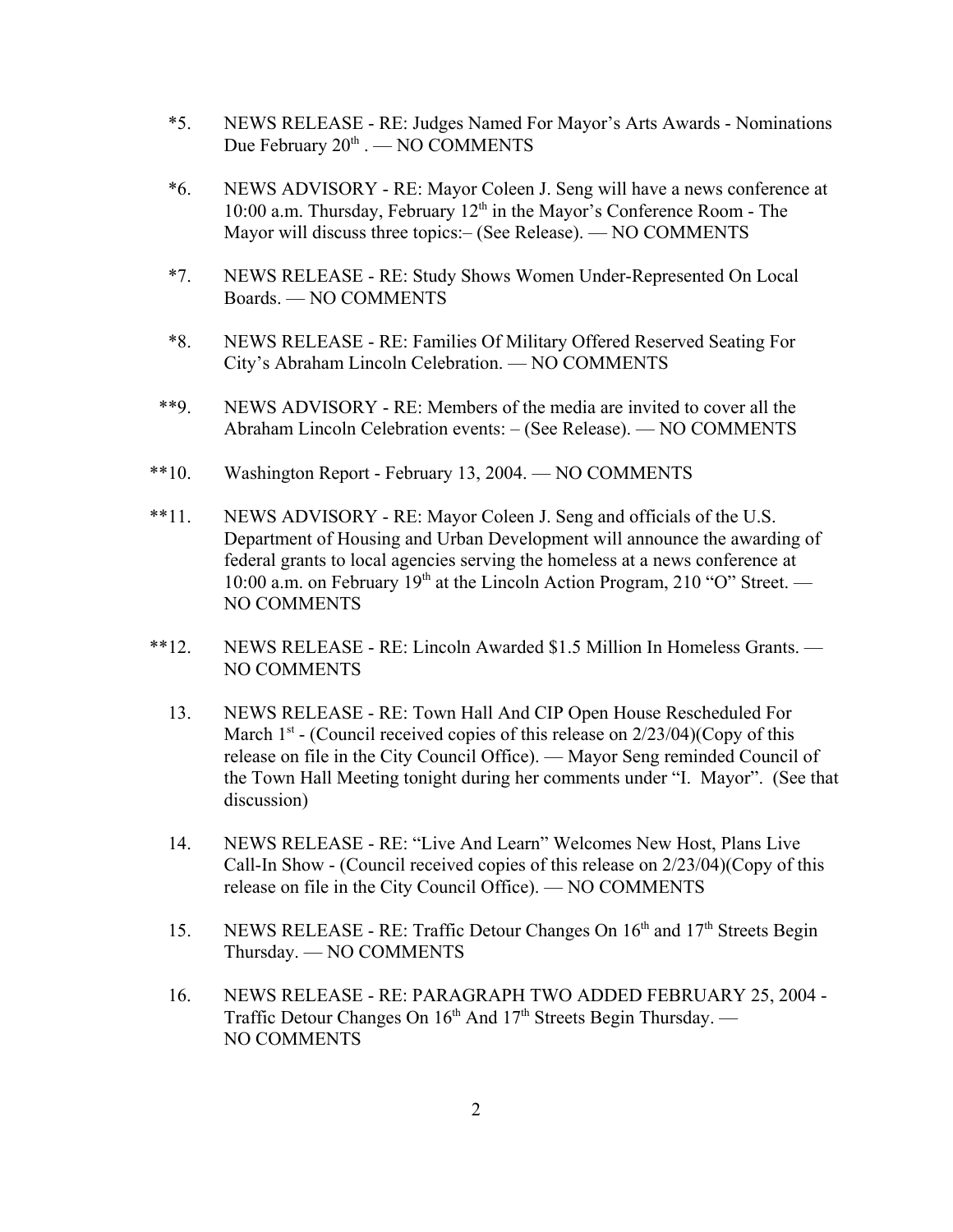## **II. CITY CLERK**

City Clerk Joan Ross stated to Council that Items 1& 2 [Application of ZKZ Incorporated dba The Office for a Class I liquor license (spirits, wine, beer, on-sale) at 640 W. Prospector, Suite 200; and Manager application of Brent A. Zywiec for ZKZ Incorporated dba The Office at 640 W. Prospector, Suite200] will be called together.

Items 3 & 4 [Application of 1339 "O" Street, Inc. dba Brothers Est. 1967 for a Class C liquor license (spirits, wine, bee, on & off sale) at 1339 "O" Street; and Manager application of Kevin J. Blazek for 1339 "O" Street, Inc. dba Brothers Est. 1967 at 1339 "O" Street] will be called together.

City Clerk Joan Ross stated that Items 5 & 6 [Application of Alta Vista LLC dba Dish Bistro & Bar for a Class C liquor license (spirits, wine, beer, on & off sale) at 1100 "O" Street; and Manager application of Jason C. Balcom for Alta Vista LLC dba Dish Bistro & Bar at 1100 "O" Street] will be called together and she will state that Glenn [Friendt] has a 'Conflict of Interest'. Mr. Friendt said he did file a conflict that he would recuse himself from the deliberation and vote. A letter from Danny Sipe to the City Clerk confirmed that it is a conflict. Mr. Friendt stated that he's planning as the owner to step down and be at the dias with the manager in case there are questions, unless that's a problem with somebody.

City Clerk Joan Ross stated that Items 13 & 14 [04-35--Approving a Lease Agreement between Nebraska Golf & Turf, Nebraska National Bank, and the City for the lease of 225 golf cars and 14 utility vehicles for use by the City Parks and Recreation Department; and 04-36--Approving a Lease Agreement between Nebraska National Bank, and the City for golf course and park maintenance equipment at Holmes and Mahoney Golf Courses] were not in the packets, so Lynn Johnson requested to continue Public Hearing until next week, when the documents are signed. [Lynn Johnson handed out a memo to Council - RE: Request to Place Items 04-35 and 04-36 on the Pending List.] Mr. Cook prefers to continue  $2<sup>nd</sup>$  Reading to next week, since  $3<sup>rd</sup>$  Reading next week would be too quick to act on something nobody has seen. Discussion continued with Council, Lynn Johnson and City Clerk Joan Ross. It was agreed to have Public Hearing today with a motion to continue Public Hearing next week. Mr. Johnson noted he will be at the meeting today for questions. [Copy of the Memo from Lynn Johnson is on file in the City Council Office.]

City Clerk Joan Ross stated that Items 15 & 16 [04R-29--Reappointing Rod Armstrong, James Schultz, Jim Langtry, and Shannon Ideus to the Government Access and Information Committee for terms expiring January 1, 2006, January 1, 2006, January 1, 2005, and January 1, 2005, respectively; and 04R-30-- Appointing Trish Owen to the Government Access and Information Committee for a one-year term expiring January 1, 2005] are related, so they'll be called together for Public Hearing.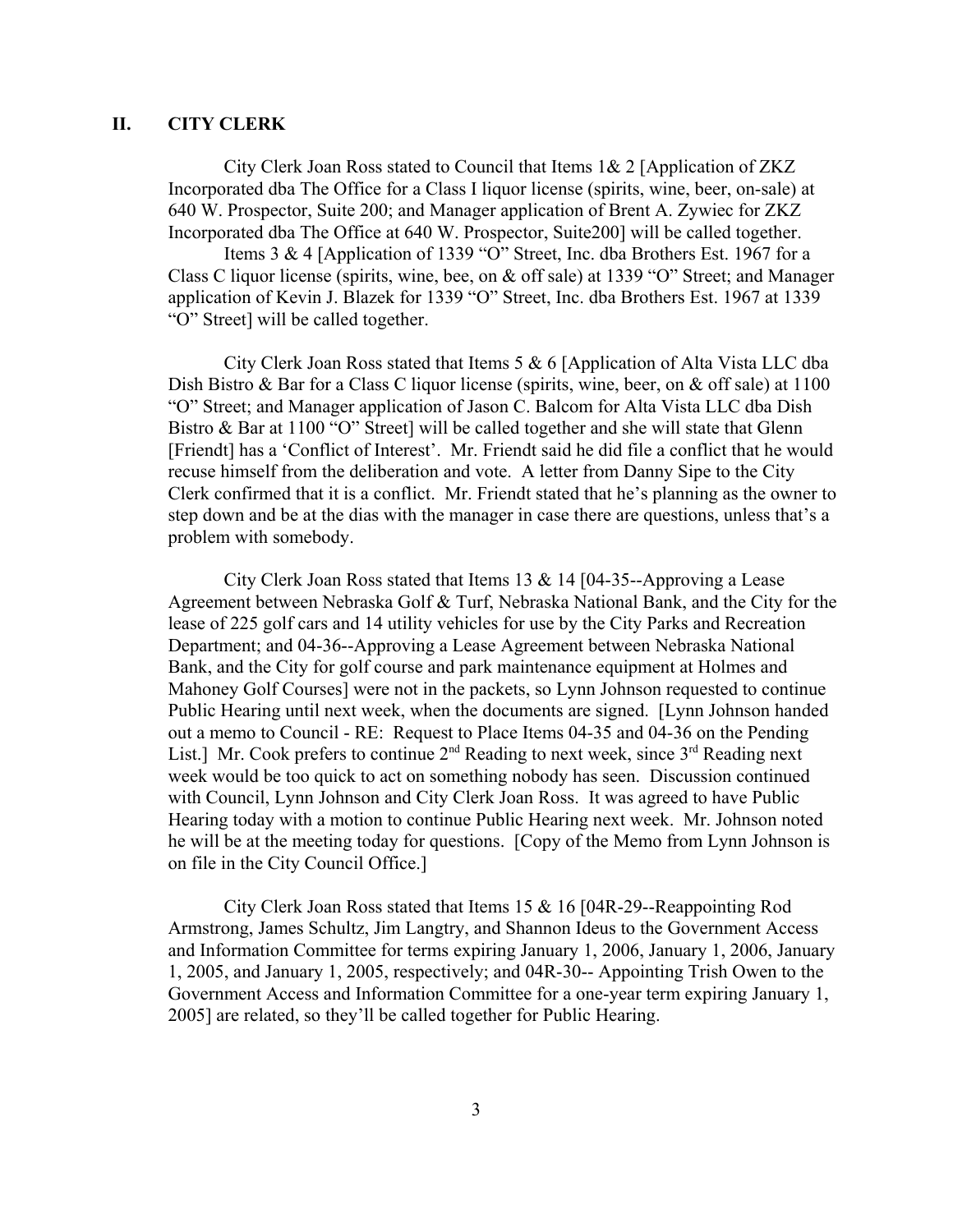City Clerk Joan Ross stated in regards to Items 22, 23 & 24 [Change of Zone 3429 - Application of William Krein for a change of zone from R-4 Residential District to R-T Residential Transition District on property generally located at S.  $56<sup>th</sup>$  Street and Pine Lake Road; Special Permit 1713B - Application of William Krein to amend the boundaries of Aspen 3<sup>rd</sup> Addition Community Unit Plan and add ten residential lots for a total of 205 single family, townhouse, and multi-family units on property generally located at S. 56<sup>th</sup> Street and Pine Lake Road; and Use Permit 155-Application of William Krein to construct nine 5,000 sq. ft. office buildings on property generally located at S. 56th Street and Pine Lake Road] Brian Carstens asked that these items be placed on Pending with no date certain.

City Clerk Joan Ross stated for Item 25 [Amending Title 2 of the Lincoln Municipal Code by creating a new Chapter 2.81 to provide for Living Wage of at least 110% of the federal poverty guideline for a family of four, or 100% of the federal poverty guideline if described health insurance benefits are paid by the employer, to be adjusted July 1 of each year hereafter] there are two Motions- to-Amend.

City Clerk Joan Ross stated in regards to Item 26 [Appeal of Impact Fee Determination by Kelvin Korver for property located at South 91<sup>st</sup> Street and Highway 2, Lots 108 and 109, I.T. located in Section 23, Township 9 North, Range 7 East of the  $6<sup>th</sup>$ P.M., Lancaster County, Nebraska] a letter was received from Danay Kalkowski requesting withdrawal of this item, they'll need a motion to withdraw at the meeting.

City Clerk Joan Ross stated Items 32 for 04-26 & 04-27, which is part of the 'Consent Agenda' has a hearing date to be set on some assessment districts. Public Works has requested to withdraw the first two, which are the grading and graveling districts in the north/south alley, North  $58<sup>th</sup>$  to Touzalin Avenue, Gladstone Street to Judson Street. Public Hearing on the remaining three items  $[04-31, 04-32, \& 04-33]$  will be moved forward.

Mr. Cook stated in regards to Item 42 [Amending Title 12 of the Lincoln Municipal Code relating to Parks by adding a new Chapter 12.22, Enhanced Median, Roundabout, and Cul-de-sac Center Island Landscaping, to provide conditions for the placement of enhanced landscaping in median roundabout and cul-de-sac center island area by an abutting property owner] and Lynn Johnson indicated that he has a letter regarding this item. [Lynn Johnson handed out a memo to Council - RE: Request to Place Item #04-21 on the Pending List]. Mr. Johnson stated that he would like this item placed on Pending until April  $5<sup>th</sup>$  to work out an administrative process to deal with the smaller landscape planting beds. He stated the ordinance was intended to apply to entire medians or sections of medians and not small landscaping planting beds which exist throughout the City. They don't want to require neighborhood organizations working on small planting beds to have to come to the City Council to get a permit to do it.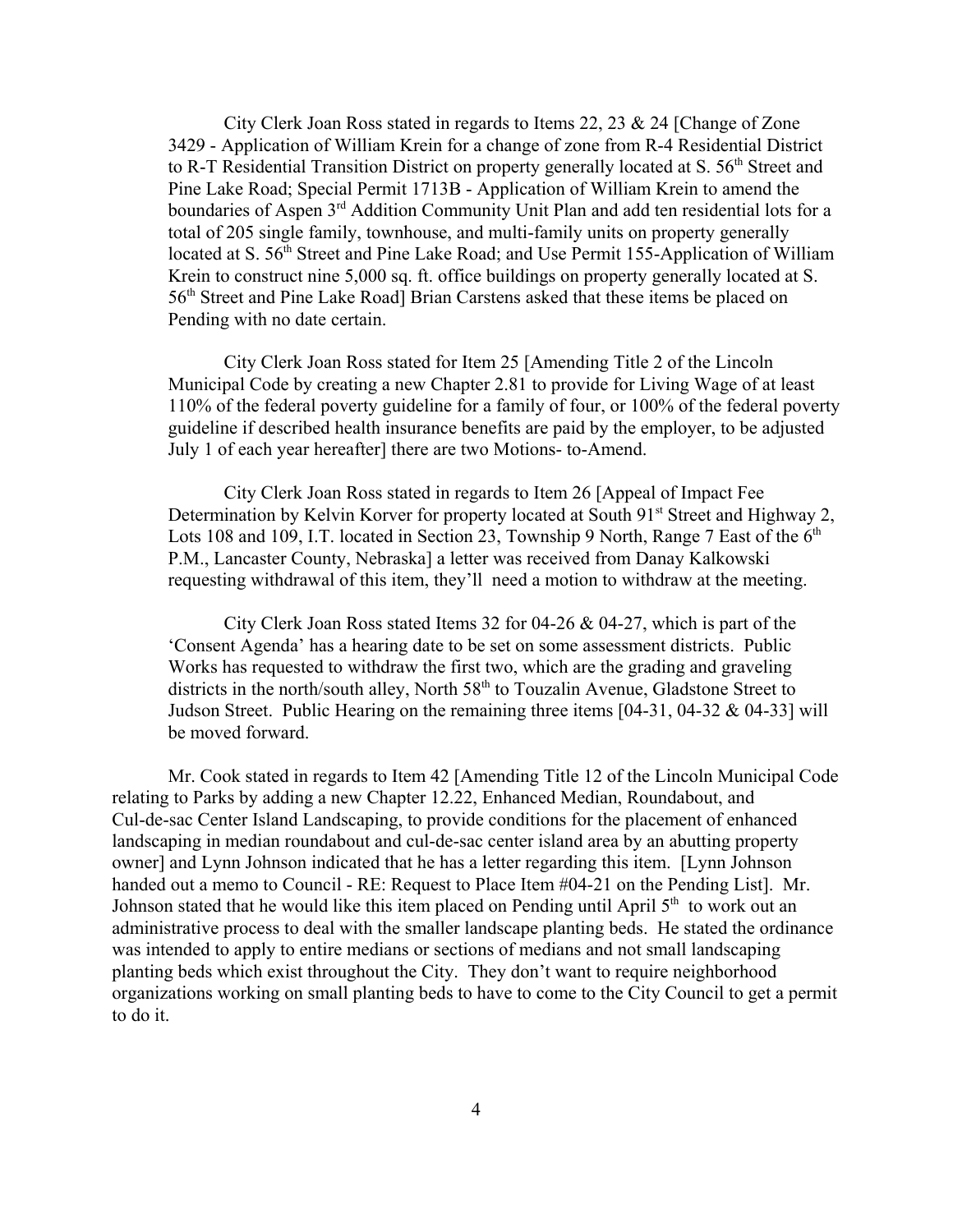Mr. Cook noted the issue will be discussed at the next Parks & Recreation Advisory Board Meeting on April 1<sup>st</sup>. [Copy of the Memo is on file in the City Council Office.]

Mr. Cook referred to Item 20, which is the Charter Amendment Resolution. He stated that if the target is May  $11<sup>th</sup>$  and the Council passes this, the Resolution needs to be signed by the Mayor today and taken over in person to the Election Commissioner. City Clerk Joan Ross commented that she hopes they can work out the logistic if it's a long meeting. She also wants to let them know that Teresa [Meier-Brock] is going to be taking the meeting today.

City Clerk Joan Ross stated that she does have a Motion-To-Amend on the claims report to hand out to them.

- \*\*1. E-Mail from Rick Onnen, Engineering Design Consultants to City Clerk Joan Ross - brought into City Council Office by City Clerk Joan Ross - RE: Street Vacation #03019 - Item #20, 04-25. — Council discussed this item earlier under "II. City Clerk". (See that discussion)
	- 2. Letter from Danay Kalkowski, For the Firm, Seacrest & Kalkowski, P.C. to City Clerk Joan Ross - brought into City Council Office by City Clerk Joan Ross - RE: Item #26 - Impact Fee Notice of Appeal. — City Clerk Joan Ross mentioned this letter during her comments to Council under "II. City Clerk". (See that discussion)

## **III. CORRESPONDENCE**

#### **A. COUNCIL REQUESTS**

#### **TERRY WERNER**

- 1. OUTSTANDING Request to **Law Department** RE: What can 9-11's role be in providing victims information as to where an AED might be located and how to use it? (RFI#114 - 10/17/03). — NO COMMENTS
- 2. OUTSTANDING Request to **Jack Moors, City Lobbyist** RE: Support a requirement to have vendors of AEDs included in the registry (RFI#115 - 10/17/03). — NO COMMENTS
- 3. RFI #123 Request to **Chief Spadt of the Fire Department** Questions RE: IAFF Staffing Rules For Safe Operation of Fire Engines (RFI #123 - Sent 02/03/04). — NO COMMENTS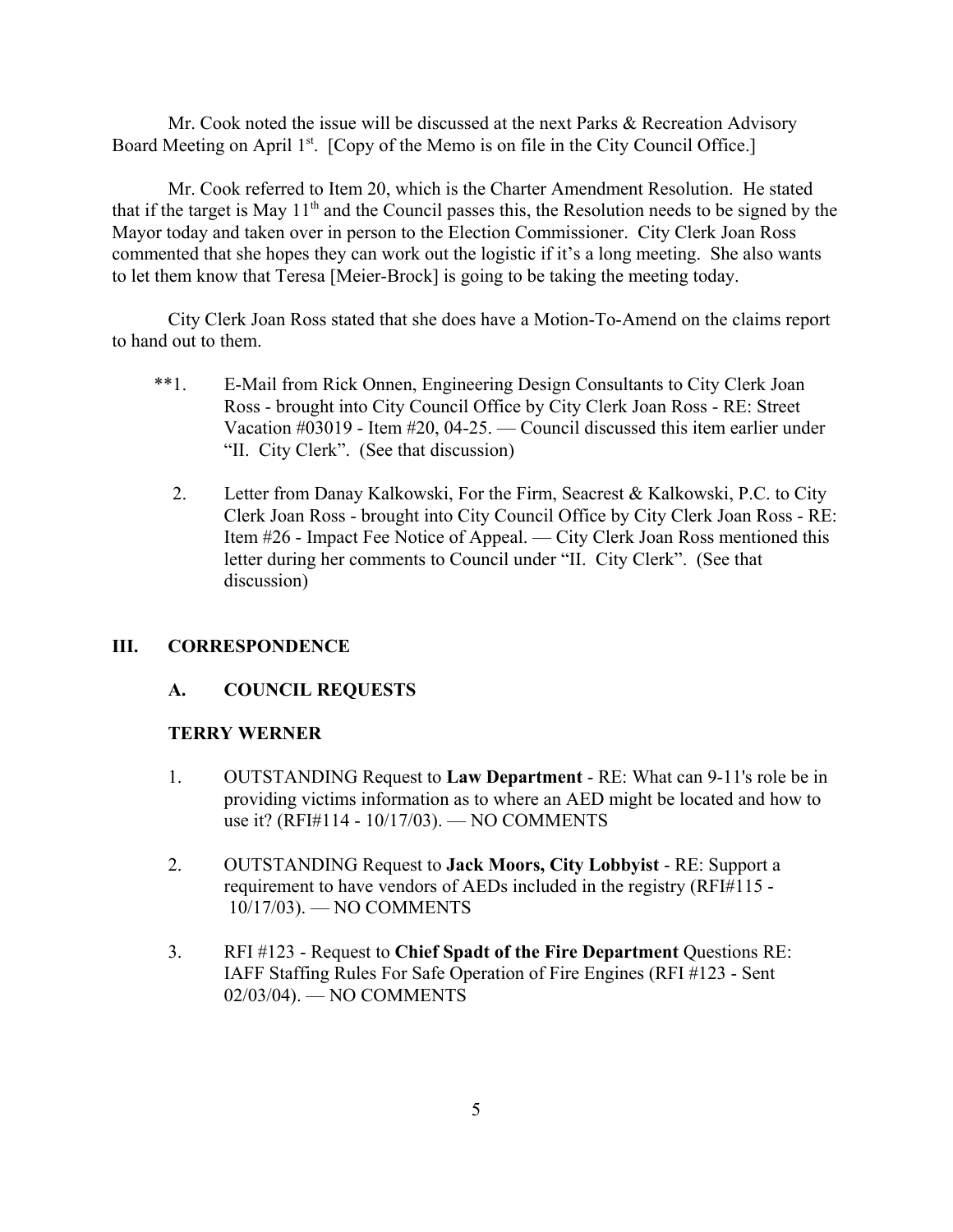- 4. Request to Darl Naumann, Mayor's Office RE: Economic Development for Small Business (RFI#124 - 02/10/04). — NO COMMENTS
- 5. Request to Joel Pedersen, City Law Department RE: Insurance for Small Businesses (RFI#125 - 02/10/04). — NO COMMENTS

## **ANNETTE McROY**

1. Request to Roger Tederman, Public Works & Utilities Department - RE: The water problem they have in the drive on 25<sup>th</sup> Street entering the Tam O'Shanter (RFI#146 - 2/18/04). — NO COMMENTS

# **JON CAMP**

- 1. Letter to Jon Camp, Chair from Joseph R. Hampton, Hampton Enterprises RE: The Proposed Living Wage Ordinance - (Council received copies of this letter on 2/23/04)(Copy of this letter on file in the City Council Office). — NO COMMENTS
- 2. Response E-Mail from Jon Camp to Meredith Campbell RE: The snow removal figures that were quoted last night. — NO COMMENTS
- 3. Response E-Mail from Jon Camp to Kent T. RE: Living Wage. NO COMMENTS

# **B. DIRECTORS AND DEPARTMENT HEADS**

## **EMERGENCY MANAGEMENT**

\*1. Material from Doug Ahlberg - RE: Homeland Security Funding 2004. — NO COMMENTS

Mr. Camp stated that they had an unusual situation last night with about five minutes of the storm and then it went on.

Ms. McRoy stated that last night after the storm at  $27<sup>th</sup>$  & Vine, one of the stop lights were turned diagonal. Mayor Seng added that she saw LES out on about three different intersections because the lights were all turned.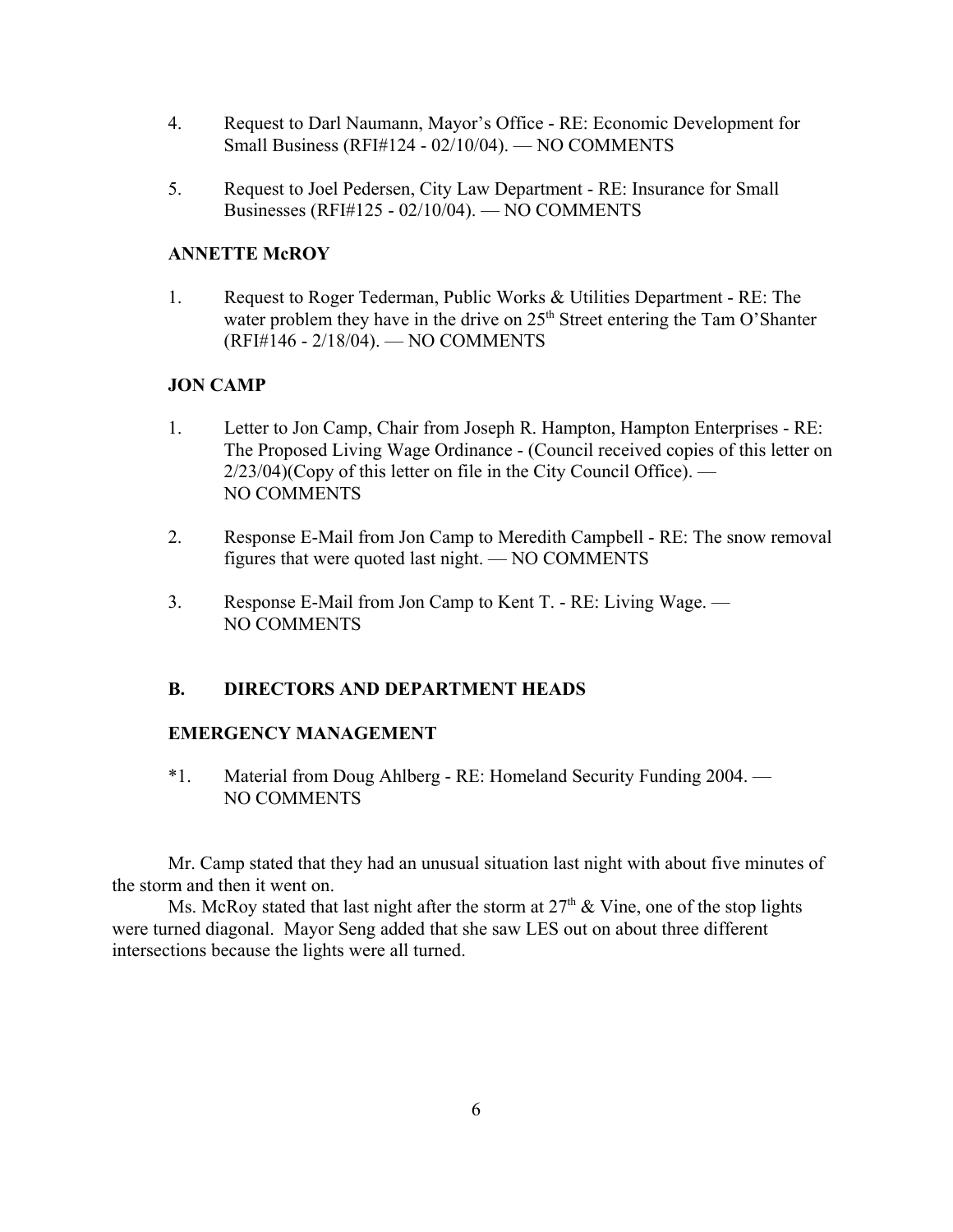## **FINANCE DEPARTMENT/CITY TREASURER**

- **\*\***1. Material from Don Herz, Finance Director & Melinda J. Jones, City Treasurer RE: Resolution & Finance Department Treasurer of Lincoln, Nebraska - Investments Purchased February 9, 2004 thru February 13, 2004. — NO COMMENTS
	- 2. Material from Don Herz, Finance Director & Melinda J. Jones, City Treasurer RE: Resolution & Finance Department Treasurer of Lincoln, Nebraska - Investments Purchased February 17, 2004 thru February 20, 2004. — NO COMMENTS

## **HEALTH DEPARTMENT**

 **\*\***1. NEWS RELEASE - RE: Love Your Heart - February Is Heart Month. — NO COMMENTS

## **PARKS & RECREATION DEPARTMENT**

\*1. Community Forestry Advisory Board - 2003 Annual Report - Prepared by Community Forestry Advisory Board Members & Steve Schwab, City Arborist.- (Copy of this Report on file in the City Council Office). — NO COMMENTS

#### **PERSONNEL DEPARTMENT**

1. InterDepartment Communication Memo from Don Taute - RE: Police & Fire Pension Investment Board Ordinance Revisions. — NO COMMENTS

## **PLANNING**

- \*\*1. Letter from Becky Horner to JD Burt, Design Associates RE: Northview 6<sup>th</sup> Addition Administrative Final Plat #02080. — NO COMMENTS
- \*\*2. Report RE: City of Lincoln, Nebraska Zoning  $11<sup>th</sup> \& ^\circ$  O" Street, 1908 Title 27 Lincoln Municipal Code - Amended to December, 2003. – (Council copies placed in their Thursday packets on 2/19/04). — NO COMMENTS
- \*\*3. Letter from Royce A. Mueller, President, Country Meadows Home Owners Association to Marvin Krout - RE: Comprehensive Plan Amendment No. 04010. — NO COMMENTS
	- 4. Planning Department Newsletter Issue #7 February 2004. NO **COMMENTS**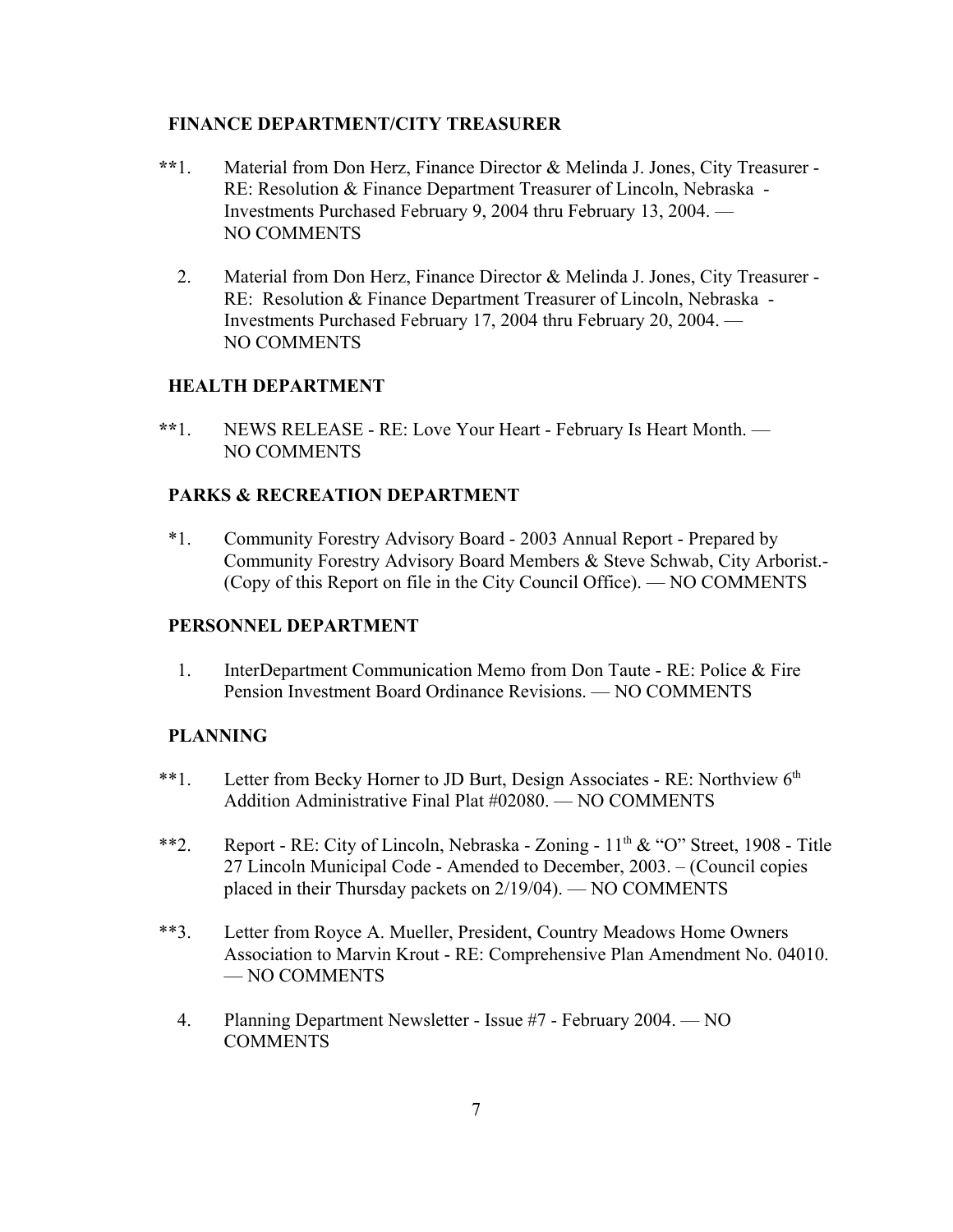- 5. Letter from Tom Cajka to Ken Rosburg RE: Bethany Heights 2nd Addition Final Plat #03076. — NO COMMENTS
- 6. Letter from Tom Cajka to Richard P. Onnen, Engineering Design Consultants RE: Old Mill Village 1<sup>st</sup> Addition Final Plat #03051. — NO COMMENTS
- 7. Memo & Material from Mike DeKalb RE: Build-Through draft regs and Design Standards. — NO COMMENTS

## **PLANNING COMMISSION FINAL ACTION . . . . .**

- \*1. Waiver No. 04001 (Reduction in lot depth Bethany Heights 2nd Addition N. 63rd & Colby Streets) Resolution No. PC-00846. — NO COMMENTS
- \*\*2. Waiver No. 04002 (Dedication of street West of S. 6<sup>th</sup> Street and Calvert Street) Resolution No. PC-00847. — NO COMMENTS

## **PUBLIC WORKS & UTILITIES DEPARTMENT**

- \*1. Letter from Allan Abbott to Richard Meginnis, NAI FMA Realty RE: Article in February Strictly Business. — NO COMMENTS
- \*2. Memo & Material from Margaret Remmenga RE: Lincoln Water and Wastewater Systems - Fiscal Year 2002-2003 Audit - (Copy of the Audit Reports on file in the City Council Office). — NO COMMENTS
- \*\*3. Memo & Material from Steve Masters RE: Lancaster County Extension Biosolids Land Applications Program. — NO COMMENTS
- \*\*4. Public Works & Utilities ADVISORY RE: Water Main Replacement Project 700255 -Madison;  $59<sup>th</sup> - 61<sup>st</sup> - 61<sup>st</sup>$ ; Madison - Baldwin. — NO COMMENTS
- \*\*5. Response Letter from Allan Abbott to Jan & Bill Norris RE: Your concerns about future traffic patterns in your area, associated with the Pine Lake Road widening project,  $40^{th}$  to  $56^{th}$ . — NO COMMENTS
	- 6. Memo & Report from Allan Abbott RE: Appeal by Seacrest & Kalkowski on behalf of Kelvin Korver, Andermatt L.L.C. and Eiger Corp. - (Copy of the Report on file in the City Council Office) (See attached Memo-Copy of full Report not included - will be on file in the City Council Office). — NO COMMENTS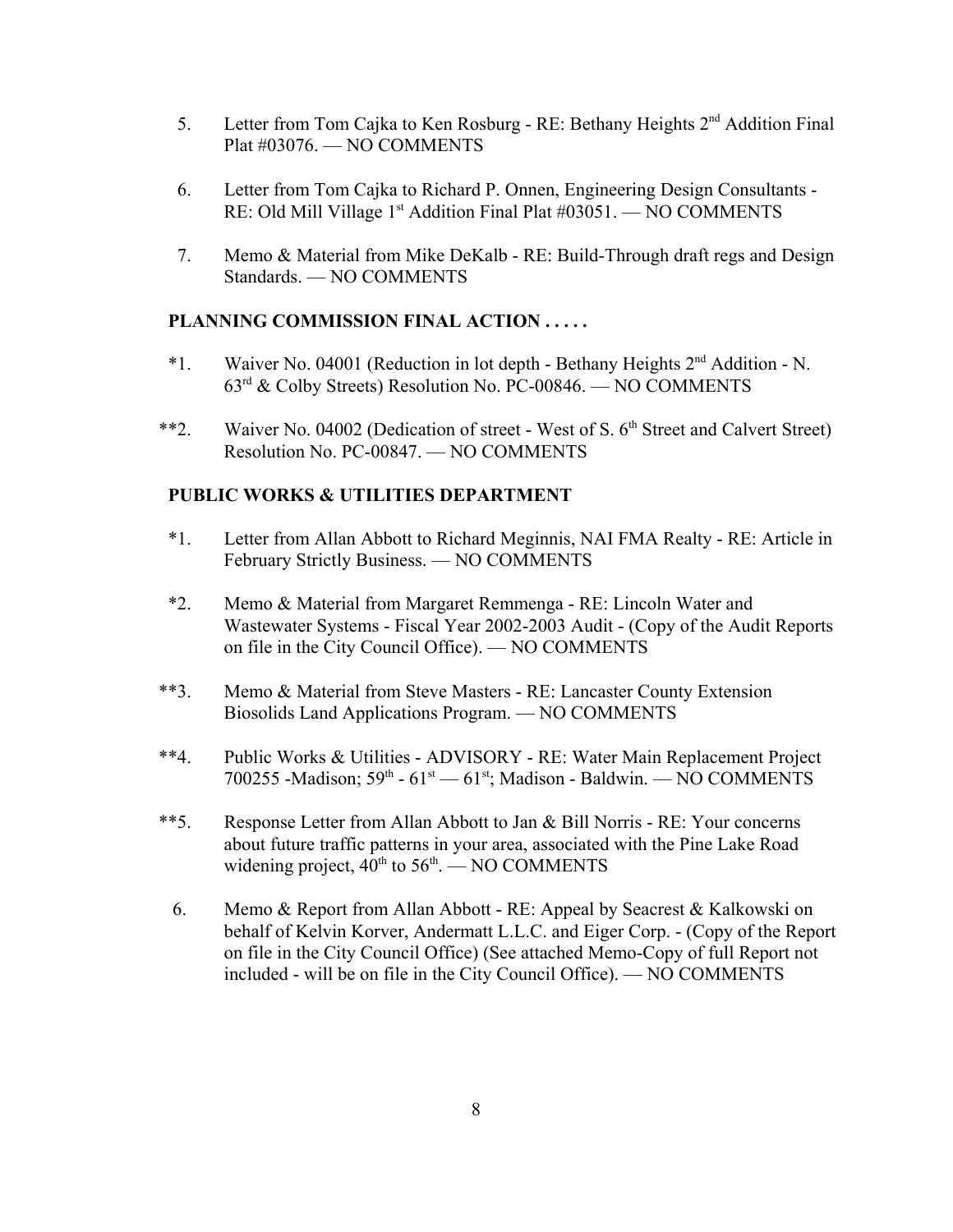#### **PURCHASING DIVISION/FINANCE DEPARTMENT**

1. RELEASE from Vince M. Mejer, Purchasing Agent - RE: New Vendor Contract For OffSet And Quick Copy Services - Contract Period: March 1, 2004 to February 28, 2005 with annual renewals for three additional one-year periods. — NO COMMENTS

## **STARTRAN**

\*1. Memo from Larry Worth - RE: Summary of StarTran Town Hall Meeting, 1/24/04. — NO COMMENTS

## **C. MISCELLANEOUS**

- \*1. E-Mail from Joseph W. Cherner RE: Talbot County (MD) Votes 4-1 for Smokefree Workplace Law. — NO COMMENTS
- \*2. E-Mail from Mr. Wolf RE: Terry Werner's living wage. NO COMMENTS
- \*3. Letter from Polly McMullen, Downtown Lincoln Association RE: Writing to express their appreciation for the excellent snow removal coverage in the downtown area following the recent heavy snowstorms. — NO COMMENTS
- \*4. E-Mail from Jeremy Emerson, Senior Architecture Student-UNL RE: Livable Wage Proposal. — NO COMMENTS
- \*\*5. 1 Format Note Card RE: In Support of the Smoke Free Workplace Ordinance. — NO COMMENTS
- \*\*6. E-Mail from Steve Ketelhut RE: Lincoln continues to waste millions on an antiquated parks system. — NO COMMENTS
- \*\*7. E-Mail from Ronald Case RE: Strongly encourage all Council Members to support Councilman Werner's "Living Wage" ordinance. — NO COMMENTS
- \*\*8. Letter from Kenneth W. Sherwood, for the owners RE: City of Lincoln Right of Way Acquisitions. — NO COMMENTS
- \*\*9. E-Mail from Joseph W. Cherner RE: Election Board Approves Washington DC Ballot Initiative. — NO COMMENTS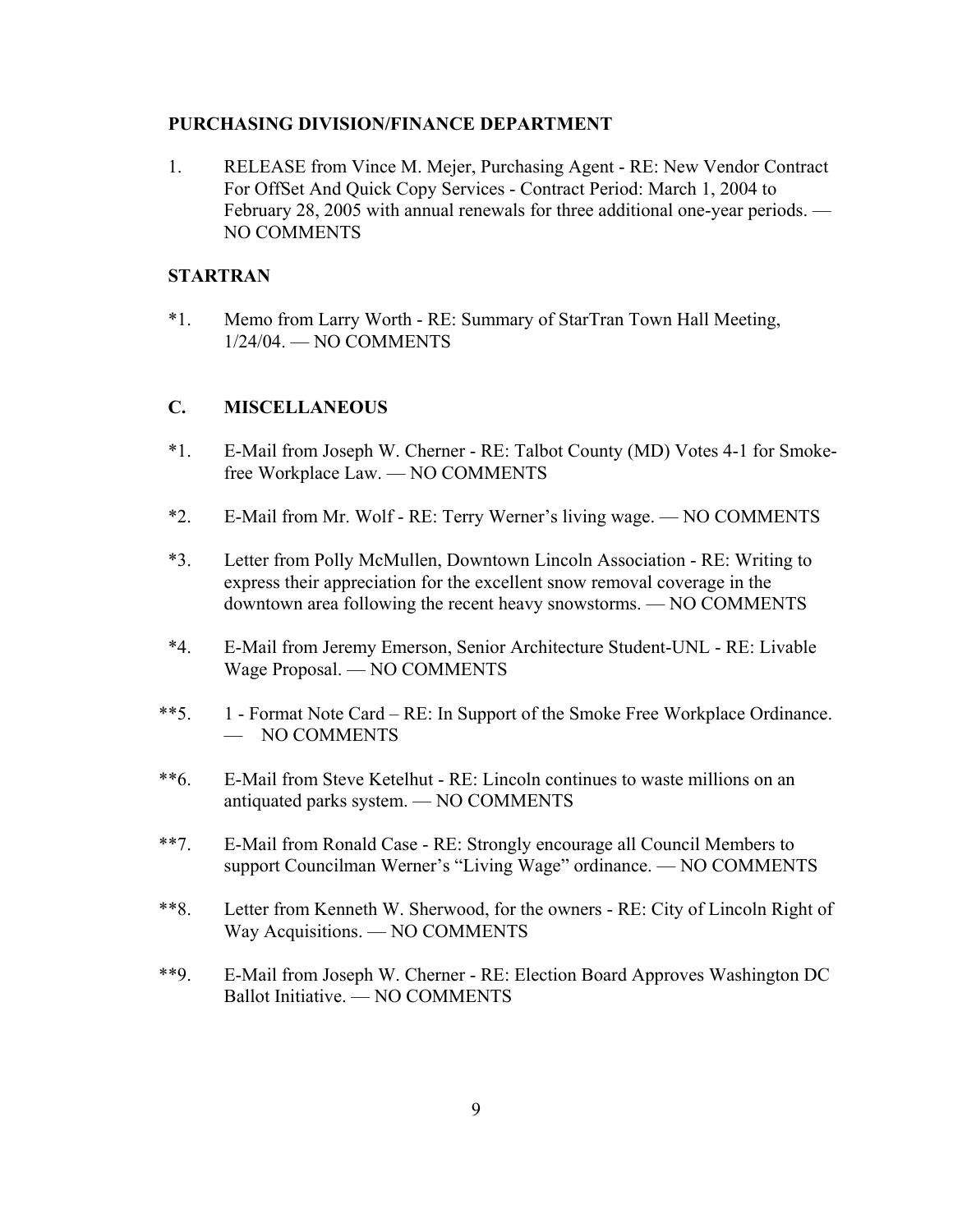- \*\*10. Letter & pamphlet from Maggie McPherson, Wal-Mart 1943, Community Involvement Coordinator - RE: Wal-Mart Good! Works! Program. — NO COMMENTS
	- 11. E-Mail from Jo Bunstock, Assistant Athletic Director, Senior Women's Administrator, Nebraska Wesleyan University - RE: It has come to her attention that the non-emergency transport portion of the ambulance service previously handled by the Lincoln Fire Department has been turned over to an independent ambulance contractor. — NO COMMENTS
	- 12. E-Mail from Joseph W. Cherner RE: Minnesota Introduces Smoke-free Workplace Legislation. — NO COMMENTS
	- 13. Letter from Polly McMullen, DLA RE: Request for continuance of Public Hearing on Living Wage Ordinance - (Council received copies of this letter on 2/23/04)(Copy of this Letter on file in the City Council Office). — NO COMMENTS
	- 14. E-Mail from Dave Brady RE: Truly amazed at the lengths you people will go to avoid actually taking care of this City. — NO COMMENTS
	- 15. E-Mail from Alene Swinehart, Issues Chair, Irvingdale Neighborhood Association - RE: Liquor licenses. — NO COMMENTS
	- 16. E-Mail from Tim K. Johnson RE: The Living Wage Ordinance. NO COMMENTS
	- 17. E-Mail from Edward Patterson RE: My Support for Change of Zone #04003. NO COMMENTS
	- 18. E-Mail from William Carver RE: Change of Zone #04003. NO COMMENTS
	- 19. E-Mail from Peggy Struwe, Hawley Area Neighborhood Association RE: Design Standards. — NO COMMENTS
	- 20. E-Mail from Bob Valentine RE: Killing Taxes Are Destroying Our Living Wages. — NO COMMENTS
	- 21. Letter from Michelle Waite, DLA Chair & Polly McMullen, DLA President RE: Thank you for extending the public hearing on the Living Wage Ordinance to allow businesses and organizations such as the Downtown Lincoln Association (DLA) the opportunity to study and provide input to you on the proposed legislation. — NO COMMENTS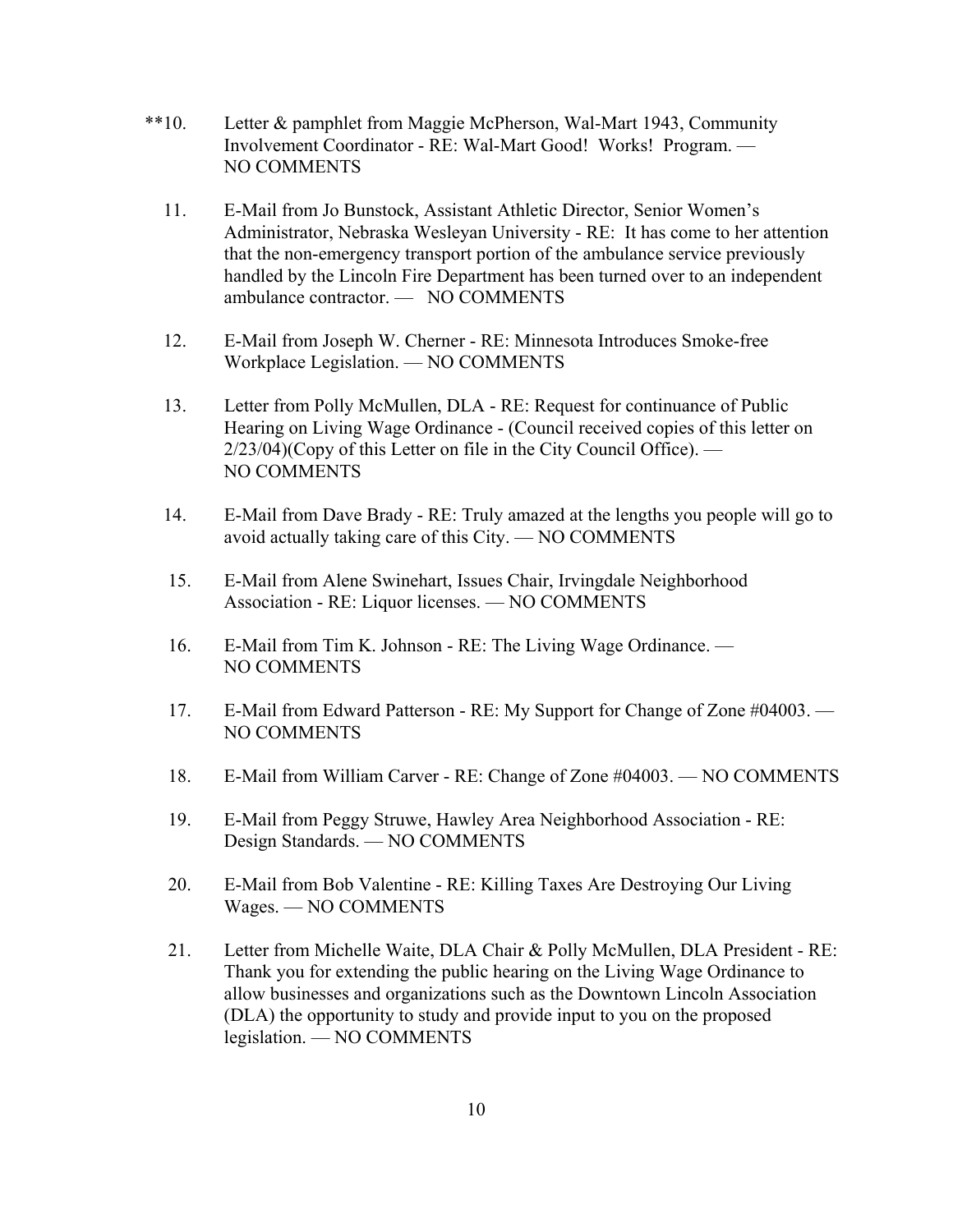- 22. Letter from Jennifer Brinkman, President, East Campus Community Organization - RE: On behalf of the ECCO Board of Directors writing to express our support for Change of Zone #04003. — NO COMMENTS
- 23. Letter from Dr. Donald Fricke RE: Writing to you with extreme sadness for the families of the two young people who lost their lives on Pioneers Blvd. On December  $27<sup>th</sup>$ . — Mr. Camp noted that he knows they'll be doing construction on this and had Public Works responded. Mr. Abbott stated that he thought they had, but he will check to make sure.
- 24. E-Mail from Sharon R. Nemeth RE: Council salary. NO COMMENTS
- 25. E-Mail from Barbara Francis RE: Change of Zone #04003. NO COMMENTS
- 26. E-Mail from Blake & Laura Edwards, Near South Neighborhood Residents RE: Support Change of Zone #04003. — NO COMMENTS
- 27. E-Mail from John & Cheryl Stransky RE: Opposed ZKZ, Inc. Liquor License Application - City Council - March 1, 2004. — NO COMMENTS
- 28. E-Mail from Scott & Christie Bailey and Family, Residents of Yankee Hill Neighborhood - RE: Opposed - ZKZ Liquor Application. — NO COMMENTS

# **ADDENDUM - (For March 1st)**

# **I. MAYOR**

- 1. NEWS ADVISORY RE: Mayor Coleen Seng and the Community Asthma Education Initiative will release the findings of the first study of the impact of asthma in the community at a news conference at 10:00 a.m. on Friday, February  $27<sup>th</sup>$  in the Council Chambers. — NO COMMENTS
- 2. NEWS RELEASE RE: South 14<sup>th</sup> Street To Close Monday For Construction. NO COMMENTS
- 3. NEWS RELEASE RE: Mayor Releases Findings From Community's First Asthma Study. — NO COMMENTS
- 4. Washington Report February 27, 2004. NO COMMENTS
- **II. CITY CLERK NONE**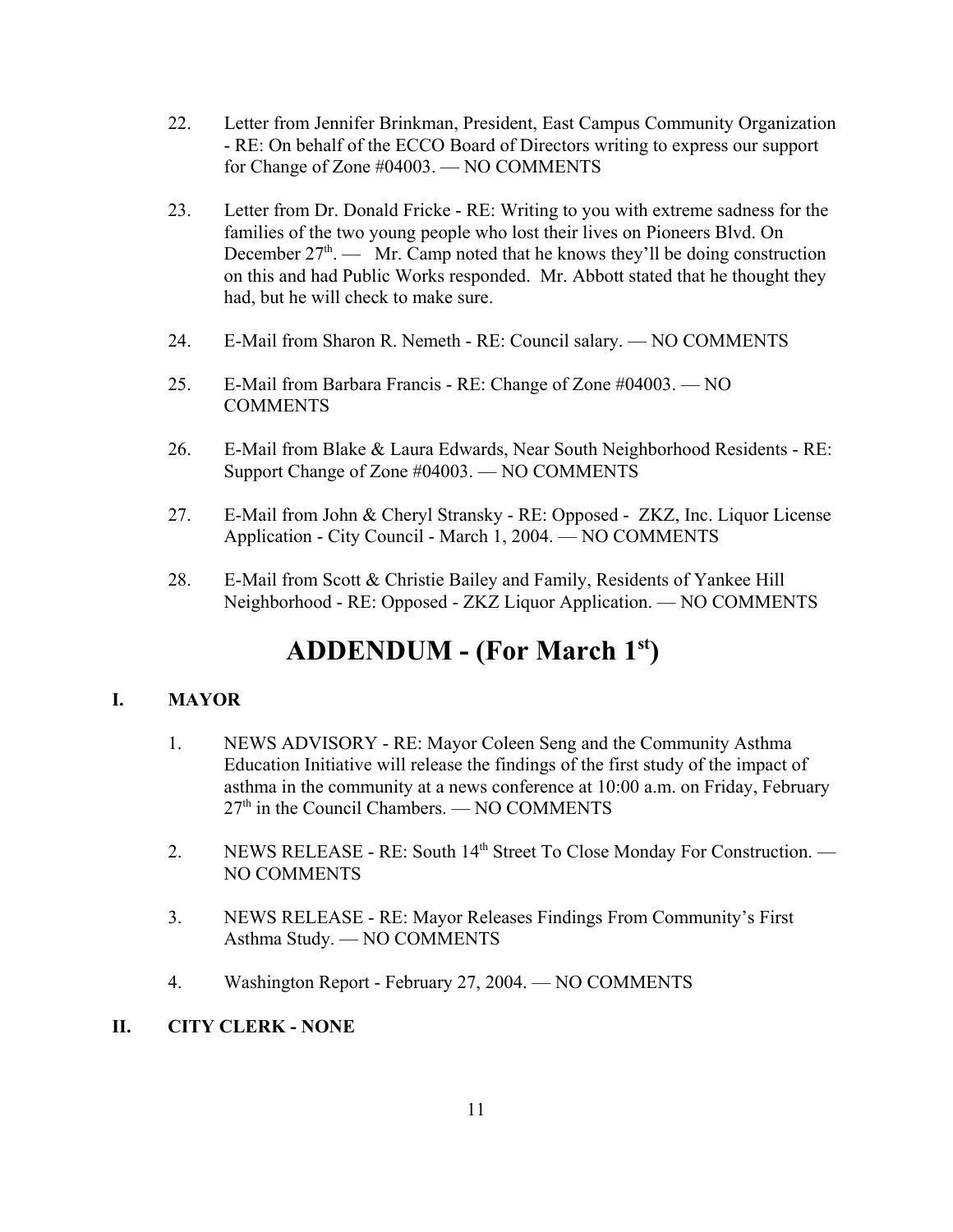## **III. CORRESPONDENCE**

## **A. COUNCIL REQUESTS**

## **JON CAMP**

1. 10 E-Mail's from Jon Camp and to Jon Camp - RE: The Living Wage Ordinance - (See E-Mail's). — NO COMMENTS

## **B. DIRECTORS AND DEPARTMENT HEADS**

## **FINANCE DEPARTMENT/CITY TREASURER**

1. Material from Don Herz, Finance Director & Melinda J. Jones, City Treasurer - RE: Resolution & Finance Department Treasurer of Lincoln, Nebraska - Investments Purchased February 23, 2004 thru February 27, 2004. **—**  NO COMMENTS

# **PLANNING**

1. Letter from Brian Will to John Egger, HWS Consulting Group - RE: Appian Way 3<sup>rd</sup> Addition - Final Plat #03067. — NO COMMENTS

# **C. MISCELLANEOUS**

- 1. E-Mail from Marvin Burbach RE: Urging the Council to reject the "Living Wage" Ordinance. — NO COMMENTS
- 2. Letter from Kent Seacrest, For the Firm, Seacrest & Kalkowski, P.C. to Marvin Krout, Planning Director - RE: Amendment to 27.31 (B-2 Zone) and 27.37 (B-5 Zone) of the Lincoln Municipal Code. — NO COMMENTS
- 3. E-Mail from Charles Williams RE: The Living Wage Ordinance. NO COMMENTS
- 4. E-Mail from Jill Conner RE: The Living Wage Ordinance. NO COMMENTS
- 5. E-Mail from Rena Worth RE: The Living Wage Ordinance. NO COMMENTS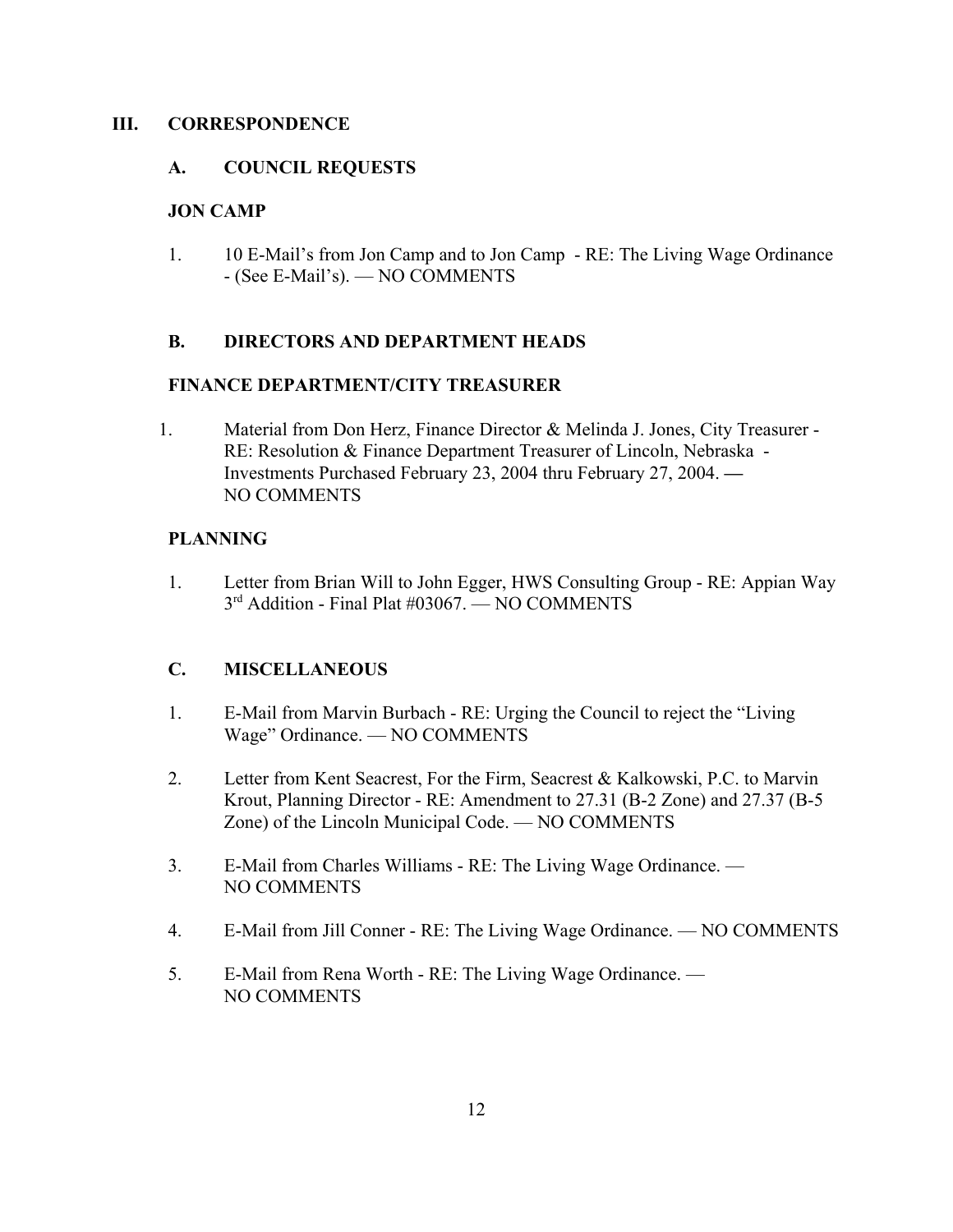- 6. Fax Letter RE: Spam Alert: Action Alert! "Living Wage Ordinance" Letter Campaign - Send a letter in Support of the Living Wage Ordinance! — NO COMMENTS
- 7. Fax Letter from Brian D. Carstens, Brian D. Carstens and Associates RE: Aspen  $3<sup>rd</sup>$  Addition - Requesting to place the following three items on Pending until further notice: – Change of Zone 3429, R-4 to R-T; Special Permit 1713B; and Use Permit 155. — City Clerk Joan Ross mentioned this letter during her comments to Council under "II. City Clerk". (See that discussion)
- 8. Letter from James A. Baird, Executive Director, Cornhusker Place RE: The Lincoln Living Wage Ordinance. — NO COMMENTS
- 9. Letter from Nick Cusick, Zoo Board Member, Bison RE: The Living Wage Ordinance. — NO COMMENTS
- 10. 14 E-Mail's RE: The Living Wage Ordinance. NO COMMENTS
- 11. E-Mail from The Arnold Heights Neighborhood Association RE: Supports the proposed Alcohol sales ordinance change which eliminates mitigation. — NO COMMENTS

Mr. Camp stated that he knows the Council had some difficulty with computers and asked if there was anything else in the virus in the City and if they're okay now. Don Taute said there have been a lot of them and as far as he knows they've isolated them and made some changes. Don Herz noted if E-Mail's are received from somebody they don't know and that some how gets through their filtering system they might want to treat it cautiously. Ms. Newman stated that she got one from Glenn Friendt and the subject line said open immediately, but immediately was spelled wrong and she thought no-no and deleted it right away. Mr. Friendt commented that it wasn't from him and she commented that she knows, but it was from Glenn's city address. She knew that the next day Tammy's [Grammer] computer crashed, so they got in some how. Mr. Herz commented to be careful of the attachments.

# **IV. DIRECTORS - NO COMMENTS**

# **V. CITY COUNCIL MEMBERS**

**KEN SVOBODA - NO COMMENTS**

**ANNETTE McROY - NO COMMENTS**

**TERRY WERNER - NO COMMENTS**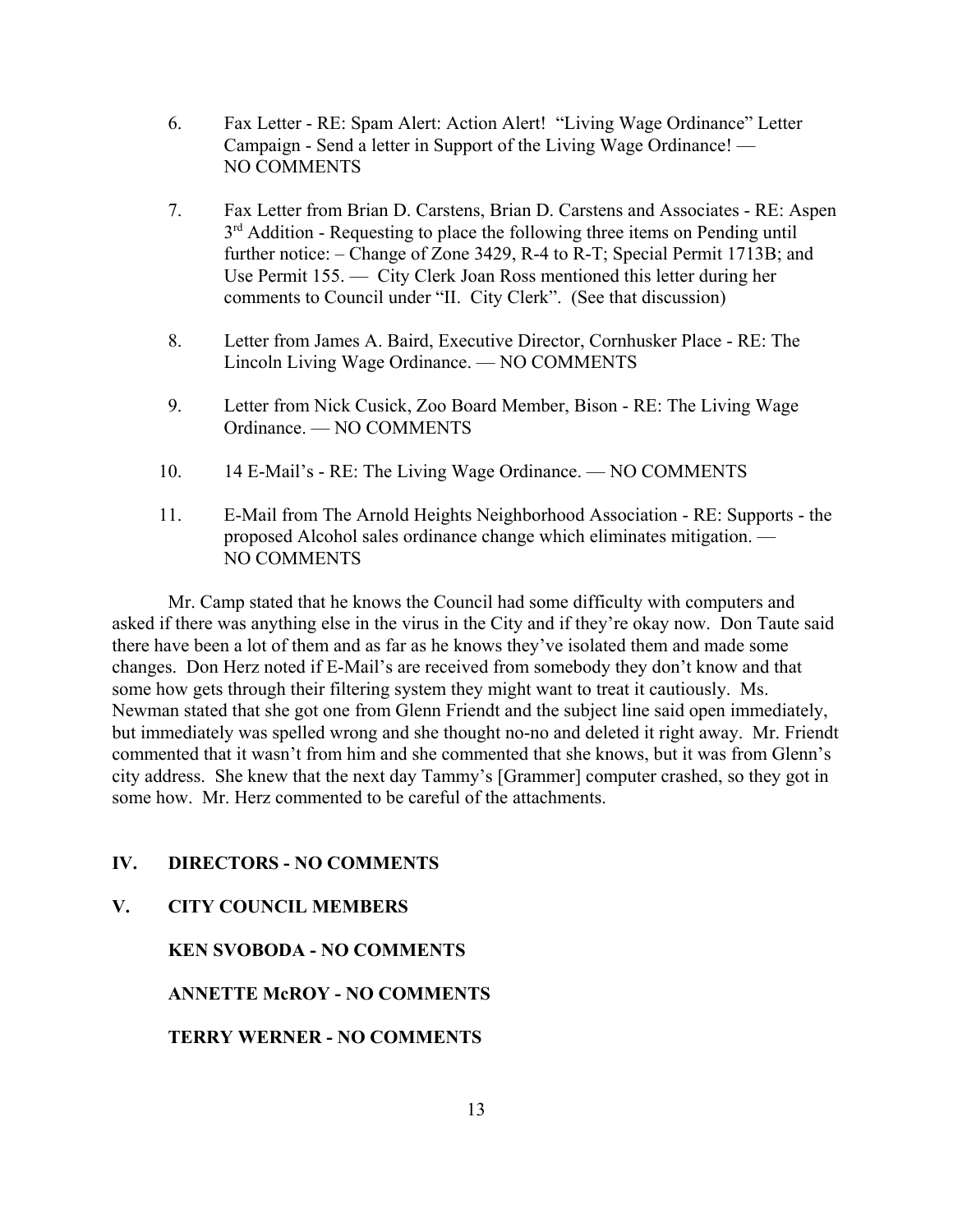#### **PATTE NEWMAN**

Ms. Newman stated they got a list of suggestions from the StarTran Advisory Meeting and one of them was 'Restrict or eliminate smoking in bus shelters'. Larry's response to that was it's not covered under the Nebraska Clean Air Act. Ms. Newman asked if City Council would support a City Ordinance to post no smoking in bus shelters. Bruce Dart stated that they didn't include those in the original ordinances, but they're working on amendments now, so if that's something Council would like them to add they certainly can, originally it was not done because it didn't meet criteria. Ms. Newman commented that personally, she thinks it's important because some of those shelters are enclosed and like an elevator, it's disgusting. Mr. Cook thought the issue in many cases is whether or not people have choices, if it's a cold windy day people are using the bus shelter while they wait for the bus and it's beneficial if they don't have to also deal with the smoke. Ms. Newman agreed that someone who wants to smoke can still huddle smoke on the street outside, but shelters should be posted.

Ms. Newman referred to two Agenda items, vacating right-of-way alleys by "Runza" and an alley on  $27<sup>th</sup>$  & "O" Street. Ms. Newman asked Allan [Abbott] when a business only pays  $15¢$  sq. ft. and if the City ever has to condemn it later, she knows chances are they're not going to get it back for  $15¢$  sq. ft. is there any way to put this in the condition of sale that if the City does need right-of-way in the future. Mr. Abbott replied that right now, they're vacating it the normal way keeping the easements and they don't believe that they're going to need it. Dana Roper stated there's a possibility, but he can't think of an incident where they have gone back and condemned something vacated. Mr. Abbott stated that he will take one more look at that particular area and he'll get an answer before the meeting.

Mr. Cook asked about the Public Works recommendation for denial on the "Runza" vacation. Nicole Fleck-Tooze said it stems from a different prospective, they have an alley that meets the standards that they have in place today. Mr. Abbott commented this example is different than what Patte asked, but she raised an interesting point at the intersection of those streets, so they'll take one more look at it.

Ms. Newman said the City is encouraging more residential property downtown and certain units like University Place, CenterStone and George Place have loading ramps in front of them or ways people can move in and out. There are other residential areas downtown where there are none. Her understanding is that hooding meters is only allowed if it's a construction project. She asked if it has ever been discussed in the City to allow a special permitting process to hood a meter for 4 hours in order for somebody to move in and out. Allan Abbott commented that Roger [Figard] was wrong, apologized. A person needs to contact Public Works and it costs \$3.00 per day-per meter. Ms. Newman replied that it's fine as long as there is a way for people to do it.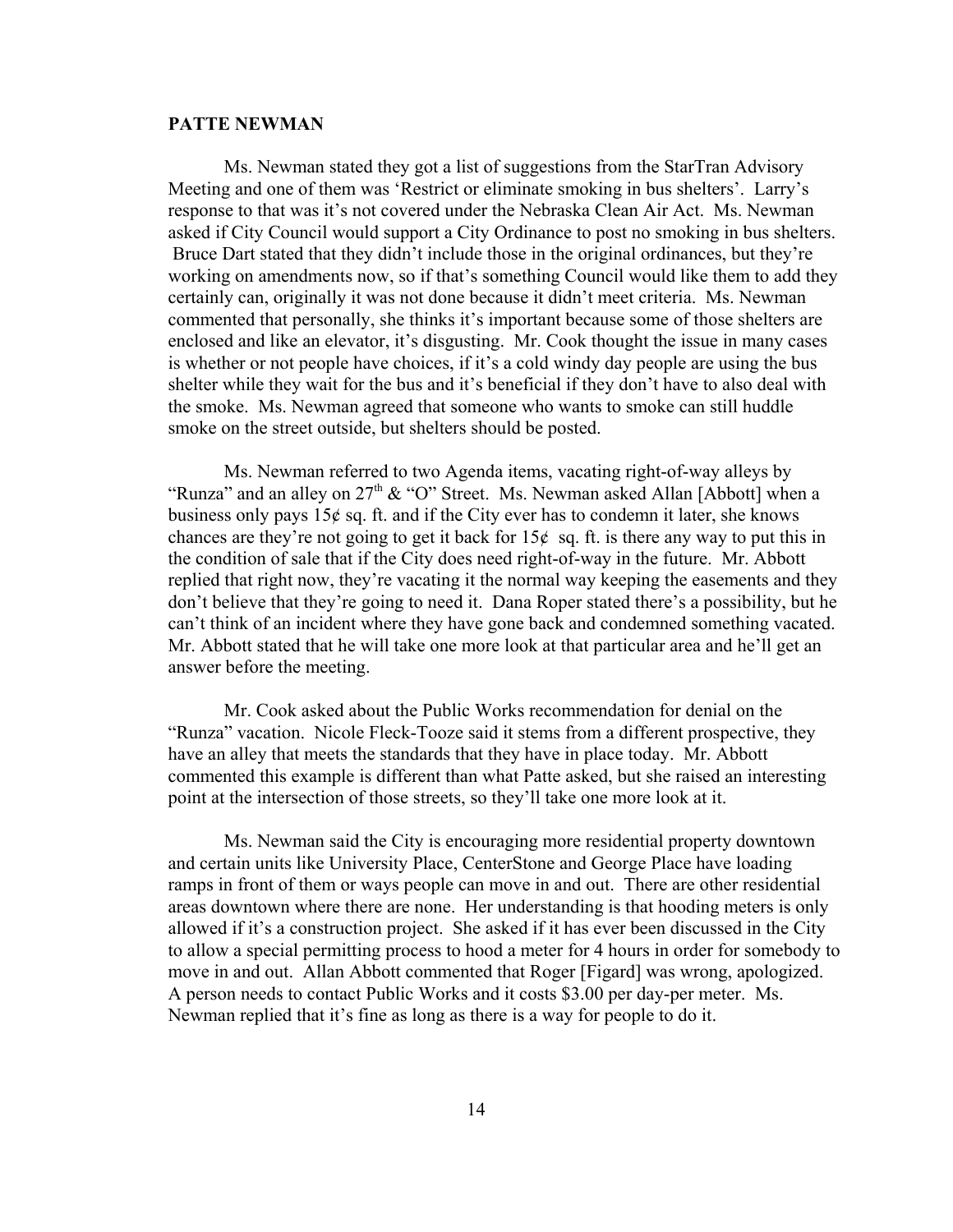#### **JONATHAN COOK**

Mr. Cook asked about the rules for semi-trucks or the cabs parking on residential streets. Police Chief Casady stated that you can't park anything that's longer than 21 feet on a residential street and you can't park a trailer on a residential street. He said he would have to measure a cab to know. He confirmed that as long as a cab is under 21 feet, it's legal to park on a residential street applying the 24 hour rule and within one foot distance from the curb.

Mr. Cook commented that blinking light bulbs in Conference Room 113 should be put on the Public Building Commission Agenda. He commented that it's not blinking no more.

Mr. Cook stated that he read that in Omaha a few years ago they had a stricter building code regarding ice dam protection and the distance underneath the edge of the roof had to be waterproofed. They got rid of it a couple of years ago because the building industry said they didn't need ice dam protection and this year's storms came along. Mr. Cook wondered what Lincoln's code is regarding this issue. Mike Merwick stated that he doesn't think they have the code. He thought the price was about \$300 to \$600 add on so they just have the normal where you go back so many inches.

Mr. Cook stated that he would like to see Allan Abbott after the Directors' Meeting today.

#### **GLENN FRIENDT - NO COMMENTS**

#### **JON CAMP**

Mr. Camp talked about the Nate Thomas accident on denial under the claims. Mr. Thomas contacted him last Friday explaining that his 1991 Firebird hit a cruiser but the officer said he was sorry. Dana Roper indicated that as they looked at the report their thought was the officer was pulling out onto a street. It was a snowy-icy day and he could see a car coming over the hill going too fast for conditions. He attempted to speed up to get out of the way and fished tailed and this other car passed a witnesses car who was not going as fast and was able to avoid the accident. Mr. Roper commented that he thinks this is probably one the insurance companies can fight over. He thinks the officer was trying to be polite to him. They have visited with the officer since then and he thinks that there's a factual disagreement on what the officer said. Mr. Camp asked Mr. Roper if